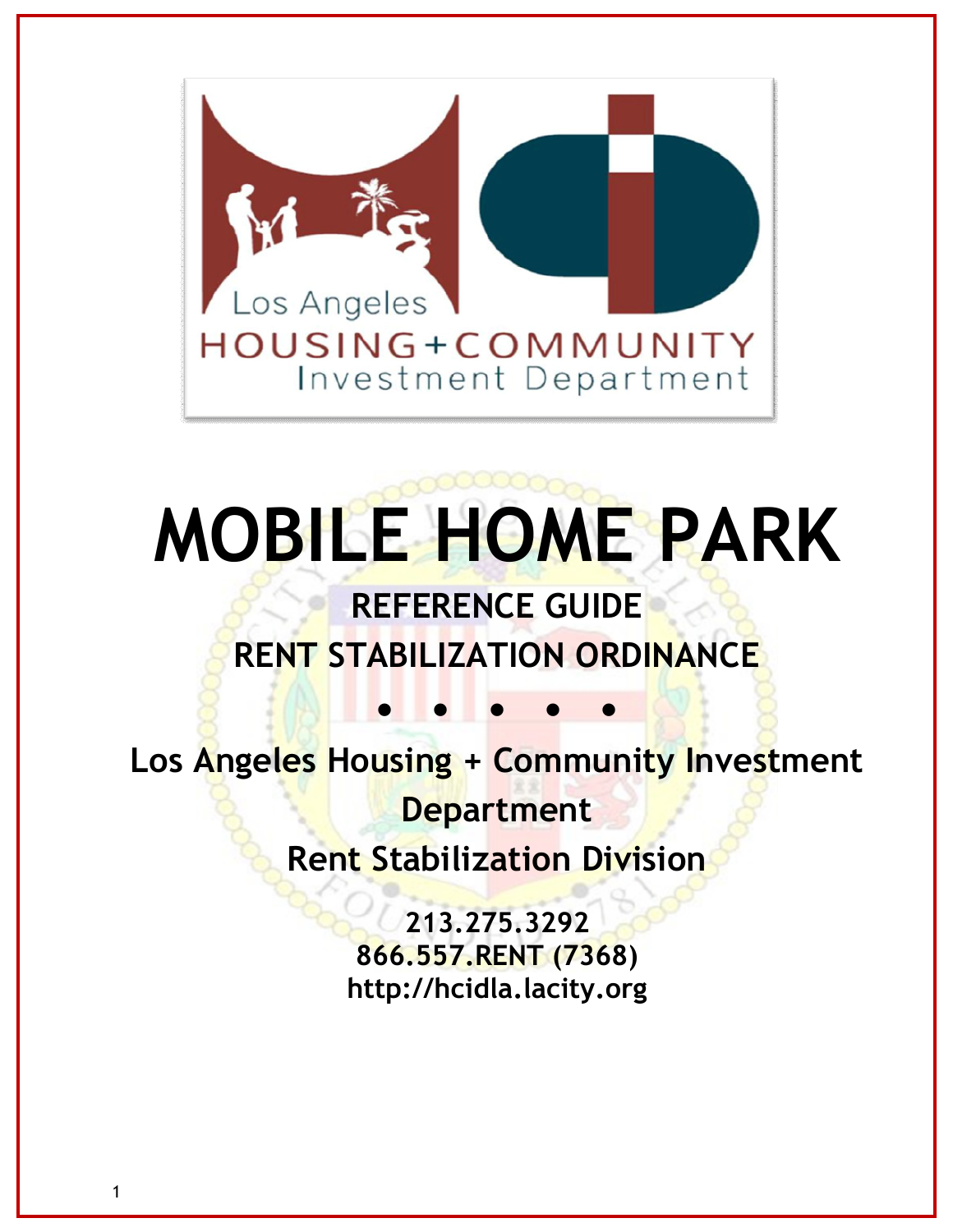# **ACKNOWLEDGMENTS**

 This reference guide was prepared by the staff of the Los Angeles Housing + Community Investment Department with contributions from the members of the Rent Adjustment Commission's Mobile Home Park Task Force and the Rent Adjustment Commission.

# **2019 MOBILE HOME PARK TASK FORCE (MHPTF) MEMBERS**

 Chuck Loring, Mobilehome Owner, Valley Village Mobilehome Park Jarryd Gonzales, Industry Representative, Western Manufactured Housing Communities Association Tom Carpenter, Park Management Agent, Sun Communities, Inc. Clint Lau, Mobilehome Park Owner, Park Management Agent, Les Frame Management Stan Cerveny, Mobilehome Owner, Palisades Bowl Mobilehome Park Robin Holland, Mobilehome Owner, Tahitian Terrace Mobile Home Park (WMA)

John McDonald, Mobilehome Park Owner, Tahitian Terrace Mobile Home Park

# **RENT ADJUSTMENT COMMISSION (RAC)**

 Paula G. Leftwich Carole Brogdon, Chairperson Jane Paul, Vice-Chairperson Leonora Gershman Pitts Dash Stolarz Hovig Kharmandalian Gerae Vernon

# **LOS ANGELES HOUSING + COMMUNITY INVESTMENT DEPARTMENT (HCIDLA)**

 Roberto Aldape, Assistant General Manager, Regulatory Compliance & Code Bureau Anna Ortega, Director, Rent Stabilization Division Rushmore D. Cervantes, General Manager Edward Jacobs, Mobile Home Park Taskforce Liaison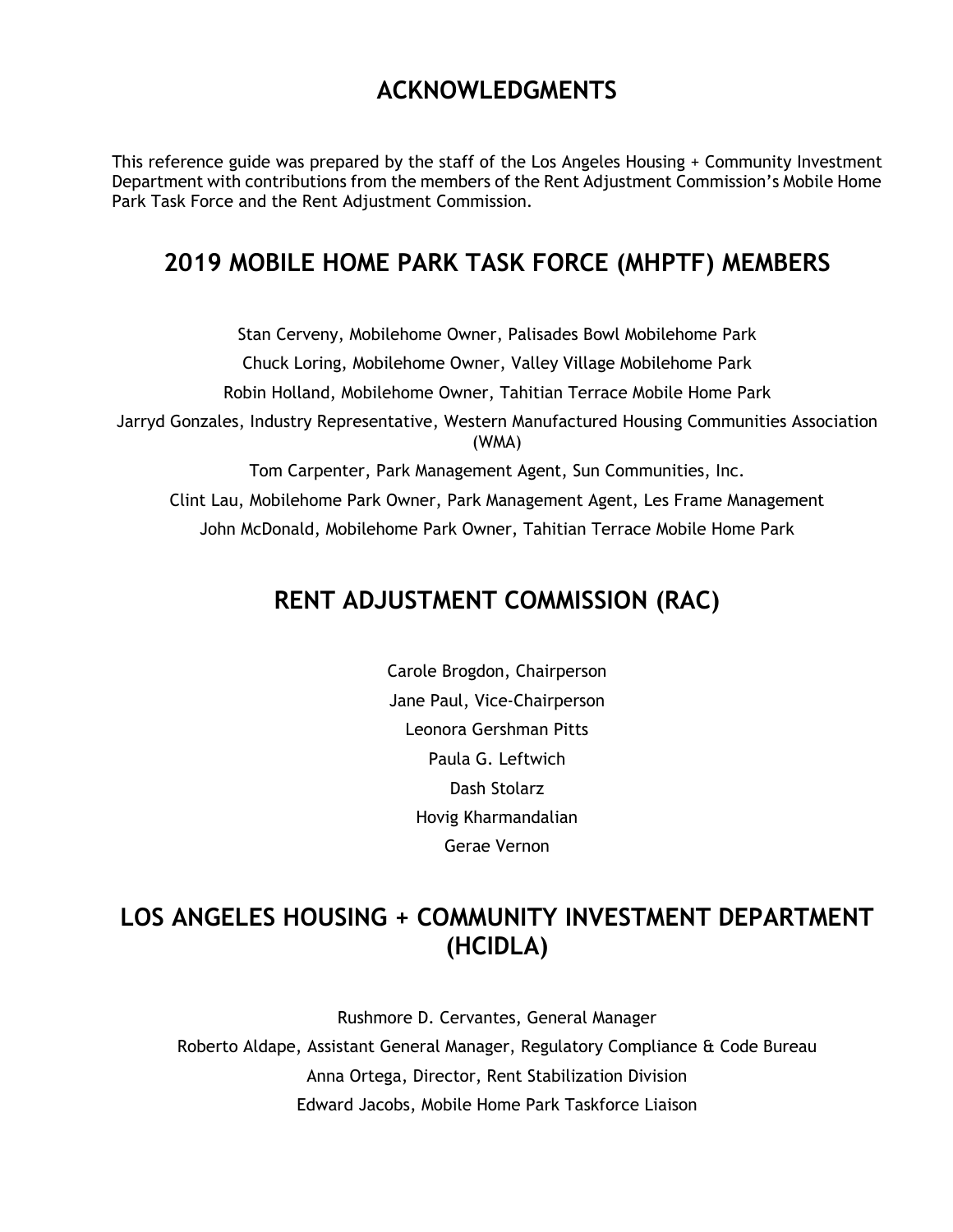# **TABLE OF CONTENTS**

| $\mathsf{l}$ . | Introduction                                                        |                   |
|----------------|---------------------------------------------------------------------|-------------------|
|                | Mobile Home Park Task Force (MHPTF)                                 | 1                 |
|                | Rent Stabilization Ordinance Purpose                                | 2                 |
|                | Rent Stabilization Ordinance Scope                                  | 2                 |
| ΙΙ.            | <b>Mobilehome Parks and the RSO</b>                                 | 3                 |
|                | Mobilehome Parks subject to the RSO                                 | 3                 |
|                | Mobilehome leases exempt from the RSO                               | 3                 |
|                | LAMC §151.29 (Required offer of short-term lease subject to RSO)    | 4                 |
| III.           | Registration                                                        |                   |
|                | <b>Registration Procedures</b>                                      | 6                 |
|                | Collection of the Registration Surcharge                            | 6                 |
|                | <b>Commonly Asked Questions</b>                                     | 7                 |
| IV.            | <b>Rent Increases</b>                                               |                   |
|                | Automatic Adjustments                                               | 8                 |
|                | <b>Allowable Rent Increases</b>                                     | 9                 |
| V.             | Rent Increase Pass-through                                          |                   |
|                | Capital Improvement Work                                            | 10                |
|                | Transfer of Utility Payments to Mobilehome Park Tenants             | $12 \overline{ }$ |
|                | Rent Adjustment to Master Metered Mobilehome Park Residents         | 14                |
| VI.            | <b>Evictions</b>                                                    |                   |
|                | <b>Authorized Reasons for Evictions</b>                             | 15                |
|                | <b>Tenant Relocation Assistance</b>                                 | 16                |
| VII.           | Filing a Complaint for Violations of the RSO                        | 17                |
| VIII.          | <b>Commonly Asked Questions</b>                                     | 18                |
| IX.            | <b>Government Referral and Resource Information</b>                 | 21                |
|                | Advocacy Organizations for Mobilehome Owners                        | 23                |
|                | Advocacy Organizations for Mobilehome Park Owners                   | 23                |
| X.             | Pilot Referral Mechanism to Investigate Mobilehome Park Issues      | 24                |
| XI.            | <b>Appendices</b>                                                   | 25                |
|                | Listing of Mobile Home Parks Located Within the City of Los Angeles |                   |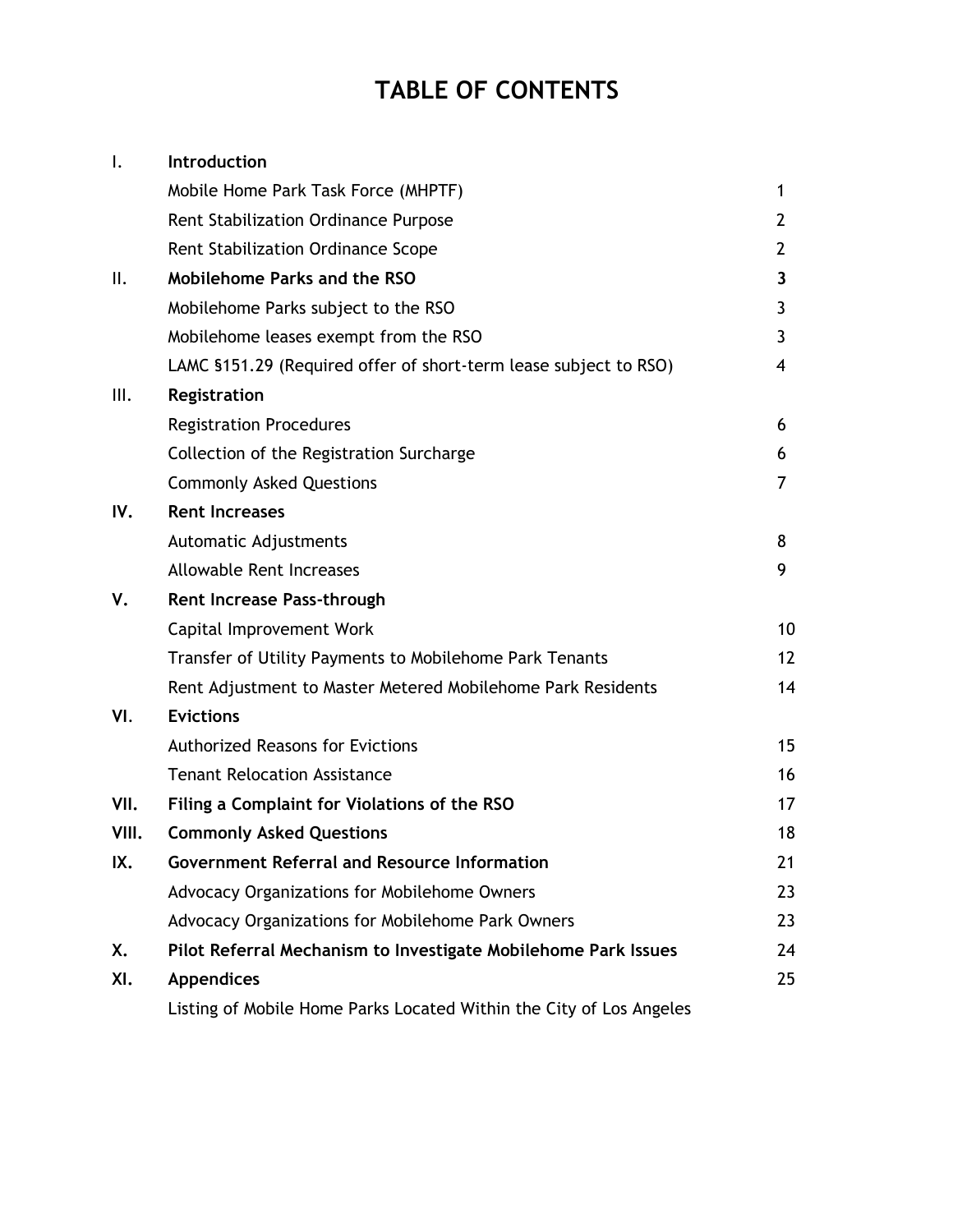## **MOBILEHOME PARK REFERENCE GUIDE TO THE RENT STABILIZATION ORDINANCE (RSO)**

# **INTRODUCTION**

<span id="page-3-0"></span> Stabilization Ordinance (RSO) of the City of Los Angeles (City) and includes excerpts from the The following information has been compiled as a mobilehome park reference guide to the Rent California Civil Code Provisions related to the Mobilehome Residency Law and other useful information.

 As laws, regulations, and guidelines are occasionally amended, it is recommended that you verify any recent information which may not be reflected in this reference guide. This reference guide is offered free of charge to the general public. A copy of the RSO is on file at the City Clerk's Office located at 200 North Spring Street, City Hall, Room 395, Los Angeles, CA 90012-3239. The RSO can City Council Library, Municipal Code, Chapter XV. also be accessed through the Los Angeles City Council website at [http://council.ci.la.ca.us](http:http://council.ci.la.ca.us) under

# **MOBILE HOME PARK TASK FORCE (MHPTF)**

 The Mobile Home Park Task Force (MHPTF) is an advisory group established by the Rent Adjustment mobilehome parks. The members of the Mobile Home Park Task Force are mobilehome owners, mobilehome park owners, and industry representatives appointed by the RAC. They provide advice and recommendations to the RAC on matters of concern related to mobile homes and manufactured Commission (RAC) in order to provide a specific forum which allows for discussion of issues in housing.

 The members of the Task Force are volunteers. Their role is to provide feedback to the RAC for changes in policies or procedures. The Task Force is also a place where members of the Task Force resolution. Task Force members are not City employees. Issues to be referred to the Task Force or activities of the Task Force. The Task Force meetings are held to provide an open exchange of information between Task Force members, representatives of the City, and members of the public. can discuss issues and provide referrals to appropriate agencies which can assist with problem the RAC should be forwarded through RAC support staff, which coordinates the meetings and

 For more information on the Mobile Home Park Task Force, please see the Los Angeles Housing + Park Task Force." In order to contact the MHPTF, you may call (866) 557-7368, or write to: Community Investment Department website at [http://hcidla.lacity.org](http:http://hcidla.lacity.org) and search "Mobile Home

> Mobile Home Park Task Force (MHPTF) c/o Rent Adjustment Commission (RAC) Los Angeles Housing + Community Investment Department PO Box 17280 Los Angeles, CA 90017-0280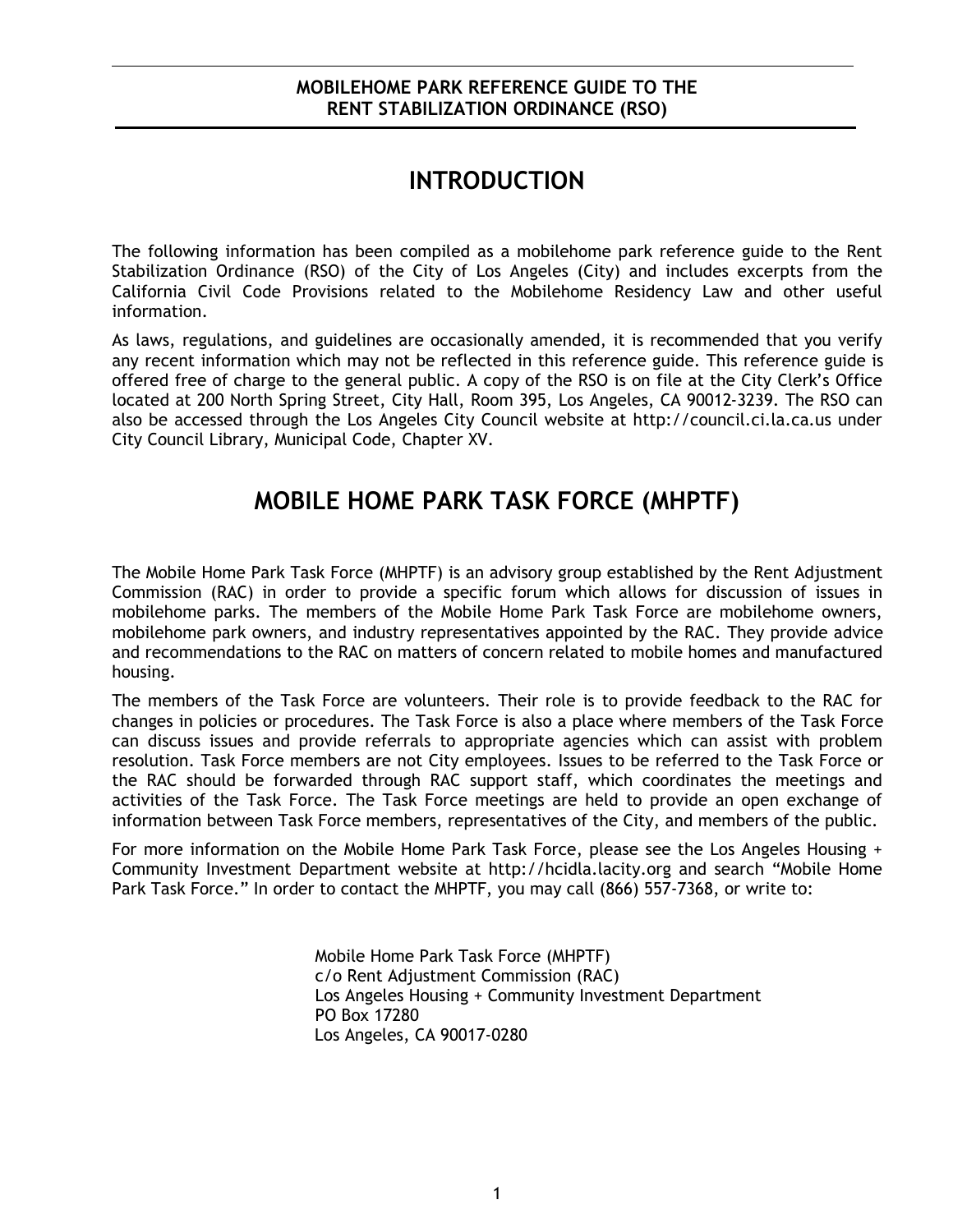# **RENT STABILIZATION ORDINANCE**

## **PURPOSE**

<span id="page-4-0"></span> In 1978, the Los Angeles City Council addressed the problems created by a shortage of decent, safe and sanitary housing at affordable rent levels which resulted in a low vacancy rate in the City of Los Stabilization Ordinance (RSO), was adopted by the City Council on May 1, 1979, in order to address the problems posed by the housing shortage. The purpose of the RSO is to regulate rents in order to safeguard tenants from excessive rent increases, while at the same time, providing landlords with just and reasonable returns for their rental units. Angeles. Los Angeles Municipal Code (LAMC) Section (§) 151.00 et seq., known as the Rent

## **SCOPE**

The RSO covers the following four broad categories:

- 1. The registration of rental units;
- 2. Allowable rent increases;
- 3. The twelve reasons for eviction; and
- 4. Payment of relocation assistance due to no-fault evictions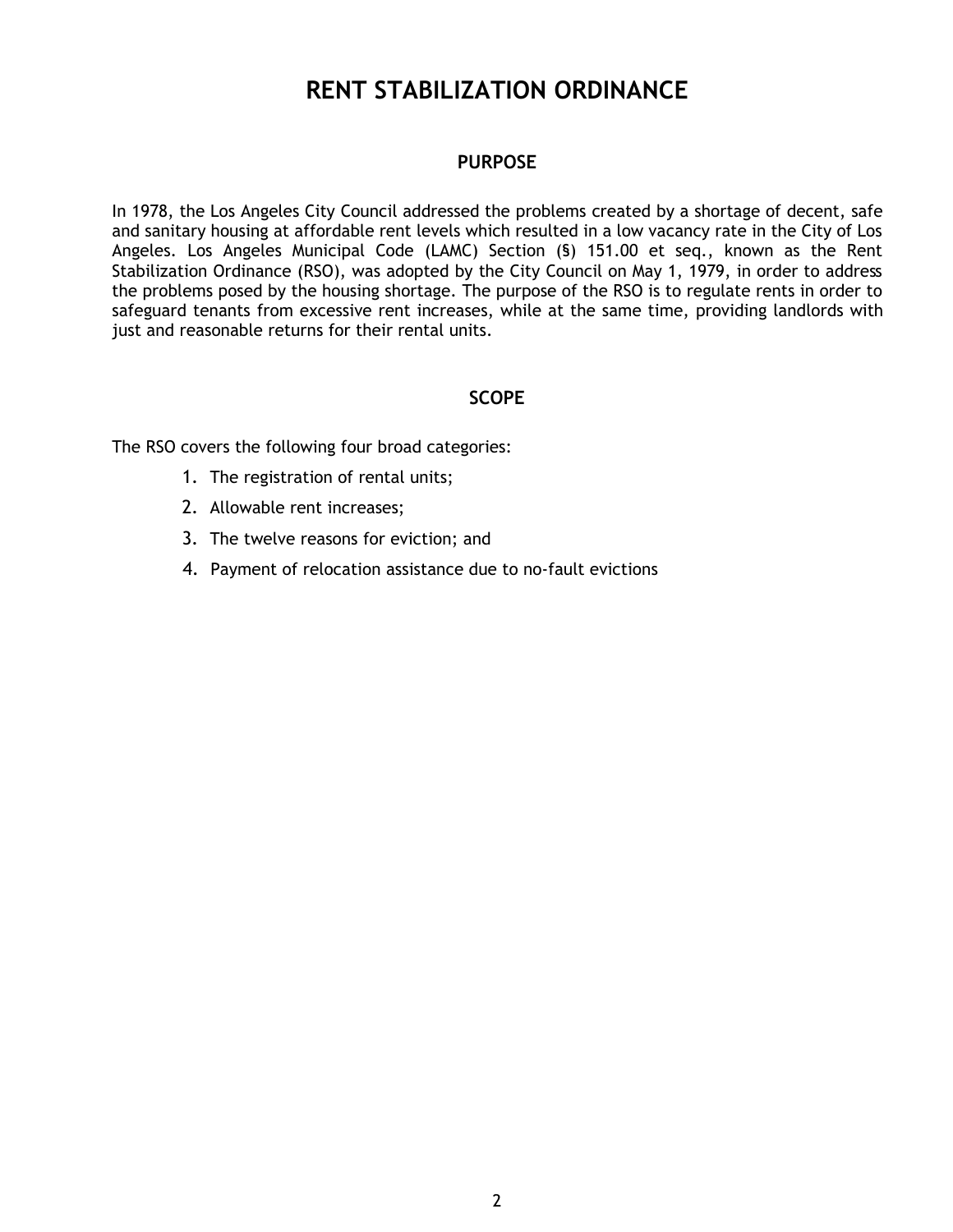# **MOBILEHOME PARKS AND THE RSO**

<span id="page-5-0"></span> LAMC §151.02 provides that mobilehomes located in the City of Los Angeles are subject to the RSO if their first permit to operate was issued prior to February 10, 1986. The rules and procedures which govern rental units subject to the RSO also apply to mobilehome parks. However, vacancy decontrol does not apply to vacancies in a mobilehome park, unless the mobilehome is sold and removed permanently from the park. If the mobilehome is sold in place, the rent for the space may only be increased by ten percent or to the level of any existing comparable site in the park, whichever is lower.

 Because of the limited vacancy decontrol provision, the annual allowable rent increase is also applied somewhat differently. The automatic annual increase for rental units can be given at any time, if at mobilehome parks may be given on the anniversary date of the last increase, regardless of whether or not the current tenant has occupied the space for twelve months. least twelve months have elapsed since the last increase. The annual allowable increase for

# **MOBILEHOMES SUBJECT TO THE RSO**

 Mobilehomes are subject to the RSO, whether rent is paid for the mobilehome and the land upon which the mobilehome is located, or rent is paid for the land alone. Also included are recreational vehicles, as defined in California Civil Code §799.29, if located in a mobilehome park or recreational vehicle park, whether rent is paid for the recreational vehicle and the land upon which it is located, or rent is paid for the land alone.

# **MOBILEHOME LEASES EXEMPT FROM THE RSO**

 leases are for a term greater than 12 months. However, Civil Code §798.17 and LAMC California Civil Code §798.17 exempts mobilehome leases from the protections of the RSO if the

 homeowner or prospective homeowner that the lease is exempt from the protections of the RSO. Every homeowner or prospective homeowner has the option to reject the exempt lease and request a lease for a term of 12 months or less which shall contain the same rental charges, terms and conditions as the exempt lease but which shall be subject to the protections of the RSO. §151.29 require landlords to provide leases which contain specified language that notifies the

Note: The long-term lease exemption applies only to those units that are used as the actual residence

 a. The mobilehome is not the principal residence of the homeowner and the homeowner has not residence of the homeowner unless a review of state or county records demonstrates that the homeowner has a homeowner's exemption for another property in the state. [California Civil rented the mobile home to another party. A mobilehome is deemed to be the principal Code §798.21]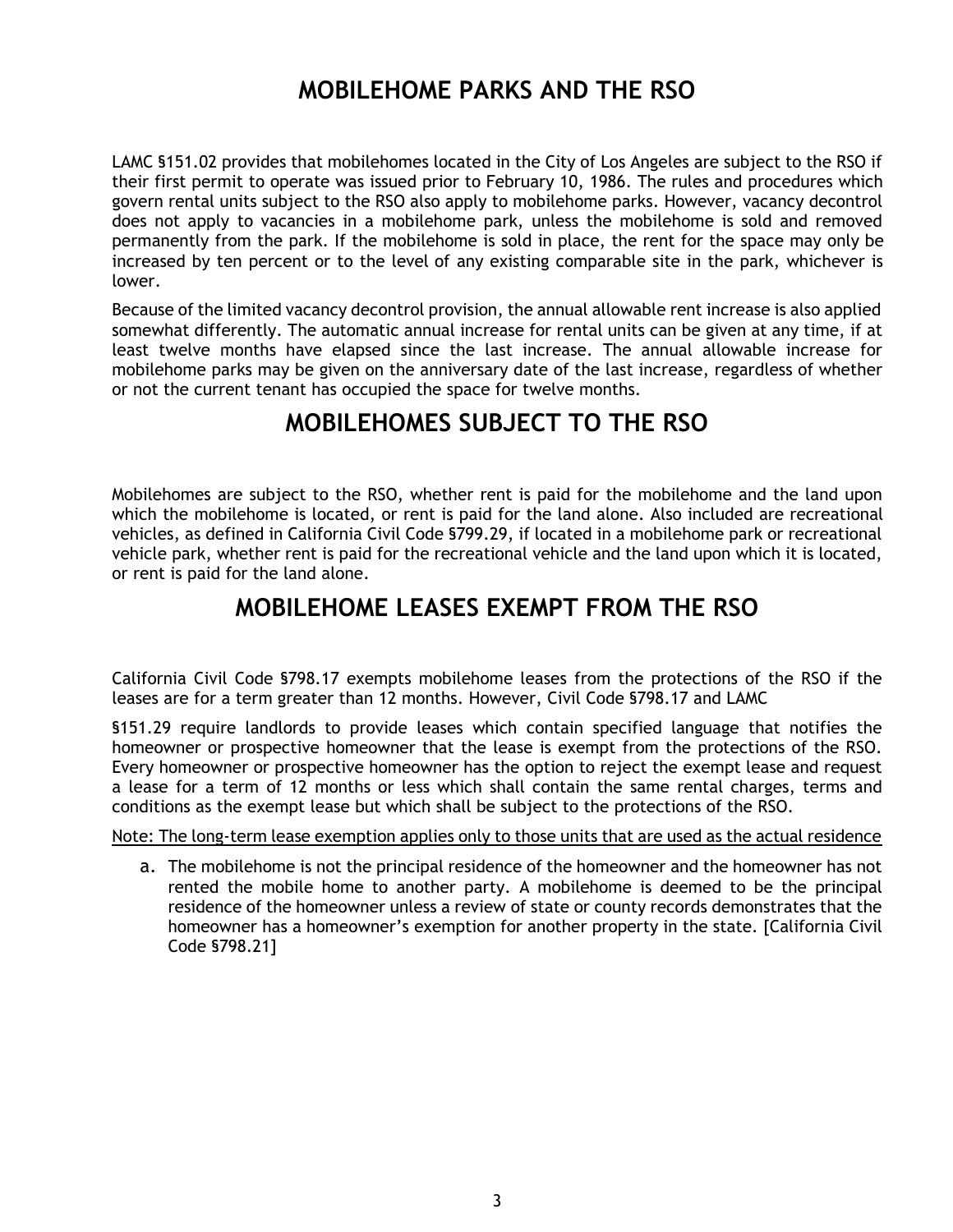# <span id="page-6-0"></span> **LAMC §151.29. REGULATION OF LEASES IN MOBILEHOME PARKS**

 State law, including the Mobilehome Residency Law at California Civil Code §798, et seq., governs many aspects of agreements to rent mobilehomes. This section supplements the provisions of the State Mobilehome Residency Law.

- A. Every mobilehome owner and every prospective mobilehome owner in a mobilehome park offered for the lease of a mobilehome, and to reject a rental agreement offered for the lease of the site of the mobilehome, and shall be entitled to accept a rental agreement for a term of 12 months or less, including a month-to-month agreement, pursuant to the provisions of state law and Subsection C of this section. subject to the provisions of this article shall have the option to reject a rental agreement
- B. Neither a mobilehome owner nor a prospective mobilehome owner shall be required to sign a mobilehome owner nor a prospective mobilehome owner shall be required to sign a lease in lease or rental agreement that is exempt from the provisions of this article. Neither a excess of 12 months.
- C. A prospective mobilehome owner who rejects an offered rental agreement in excess of 12 months or less from the date the offered rental agreement was to have begun. In the event the prospective mobilehome owner elects to have a rental agreement for a term of 12 months or less, including a month-to-month rental agreement, the rental agreement shall contain the 12 months, except for options, if any, contained in the offered rental agreement to extend or renew the rental agreement. months duration shall be entitled to instead accept a rental agreement for a term of 12 same rental charges, terms and conditions as the rejected rental agreement during the first
- D. Before any rental agreement in excess of 12 months is executed by a prospective mobilehome owner, the prospective mobilehome owner shall: (i) be offered the option of a rental agreement for a term of 12 months or less; and (ii) be informed both orally and in writing that a lease or rental agreement in excess of 12 months shall not be subject to the terms and provisions of this article.
- E. A notice, which conforms to the following language and printed in at least 12-point boldface type if the rental agreement is printed, or in capital letters if the rental agreement is typed, shall be presented to the prospective mobile home owner at the time of presentation of a rental agreement creating a tenancy with a term greater than twelve months:

 IMPORTANT NOTICE TO PROSPECTIVE MOBILEHOME OWNER REGARDING THE PROPOSED RENTAL AGREEMENT FOR \_\_\_\_\_\_\_\_\_\_.PLEASE TAKE NOTICE THAT THIS RENTAL AGREEMENT CREATES A TENANCY WITH A TERM IN EXCESS OF 12 MONTHS. BY SIGNING THIS RENTAL AGREEMENT, YOU ARE EXEMPTING THIS TENANCY FROM THE PROVISIONS OF THE RENT STABILIZATION ORDINANCE OF THE CITY OF LOS ANGELES FOR THE TERM OF THIS RENTAL AGREEMENT. THE RENT STABILIZATION ORDINANCE (LOS ANGELES MUNICIPAL CODE CHAPTER XV, ARTICLE 1) AND THE STATE MOBILEHOME RESIDENCY LAW (CALIFORNIA CIVIL CODE SECTION 798, et seq.) GIVE YOU CERTAIN RIGHTS, INCLUDING THE RIGHT TO A TENANCY OF 12 MONTHS OR LESS THAT IS NOT EXEMPT RENTAL AGREEMENT, YOU MAY WANT TO SEE A LAWYER. IF YOU SIGN THE RENTAL AGREEMENT, YOU MAY CANCEL THE RENTAL AGREEMENT BY NOTIFYING THE PARK EXECUTION OF THE AGREEMENT. IT IS UNLAWFUL FOR A MOBILEHOME PARKOWNER OR ANY AGENT OR REPRESENTATIVE OF THE OWNER TO DISCRIMINATE OR RETALIATE AGAINST YOU BECAUSE OF THE EXERCISE OF ANY RIGHTS YOU MAY HAVE UNDER THE FROM THE PROVISIONS OF THE RENT STABILIZATION ORDINANCE. BEFORE SIGNING THIS MANAGEMENT IN WRITING OF THE CANCELLATION WITHIN 72 HOURS OF YOUR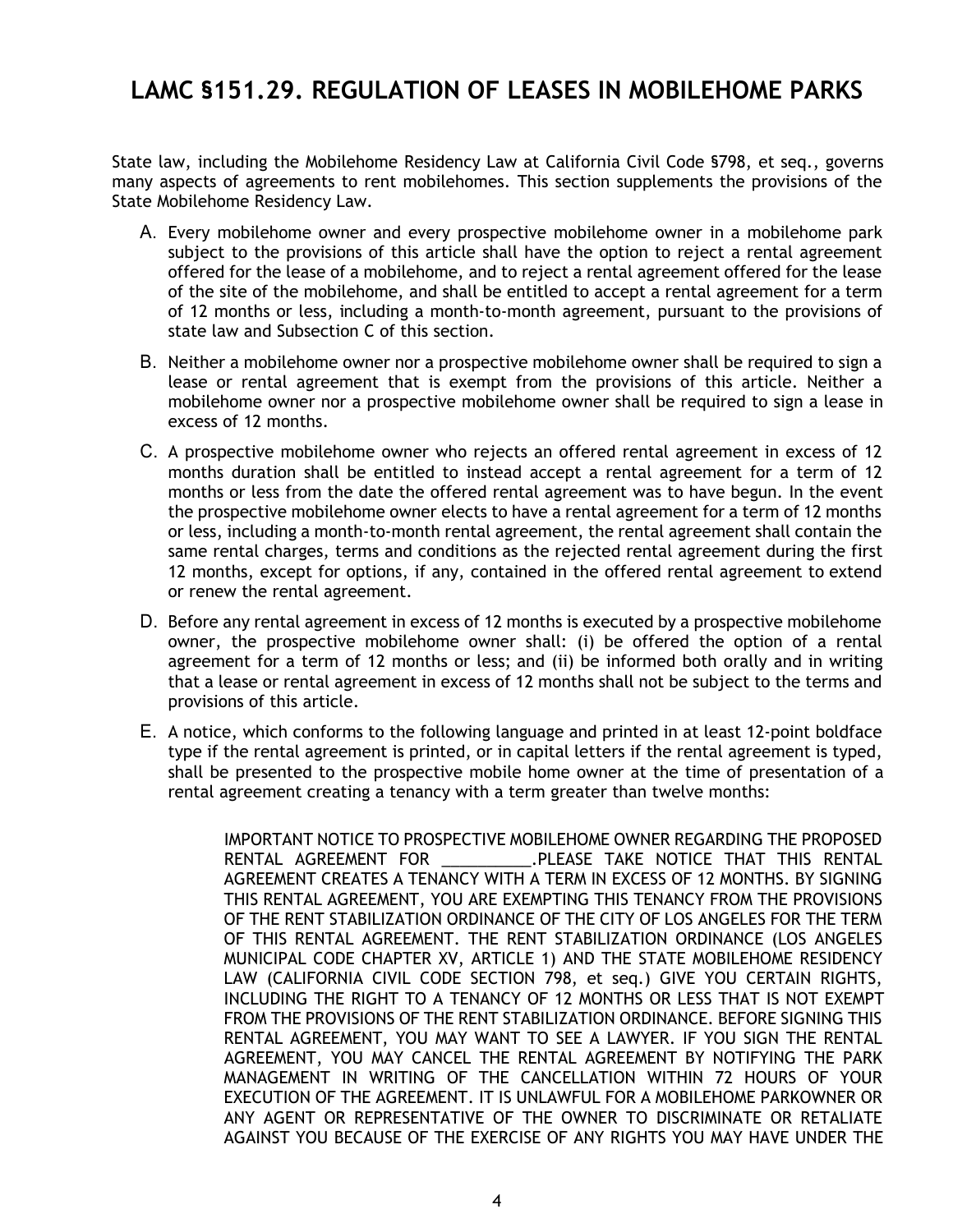RENT STABILIZATION ORDINANCE OF THE CITY OF LOS ANGELES, OR BECAUSE OF YOUR CHOICE TO ENTER INTO A RENTAL AGREEMENT THAT IS SUBJECT TO THE PROVISIONS OF THAT ORDINANCE.

- F. The Notice described in Subsection E of this section shall contain a place for the prospective acknowledgment signed under penalty of perjury by the person offering the rental agreement previous subsection. A copy of the notice executed by the person offering the rental mobilehome owner to acknowledge receipt of the notice and shall also contain an that the notice has been given to the prospective mobilehome owner in accordance with the agreement shall be provided to the prospective mobilehome owner.
- G. A prospective mobilehome owner may cancel a mobilehome rental agreement by notifying park management in writing of the cancellation within 72 hours of the execution of the agreement.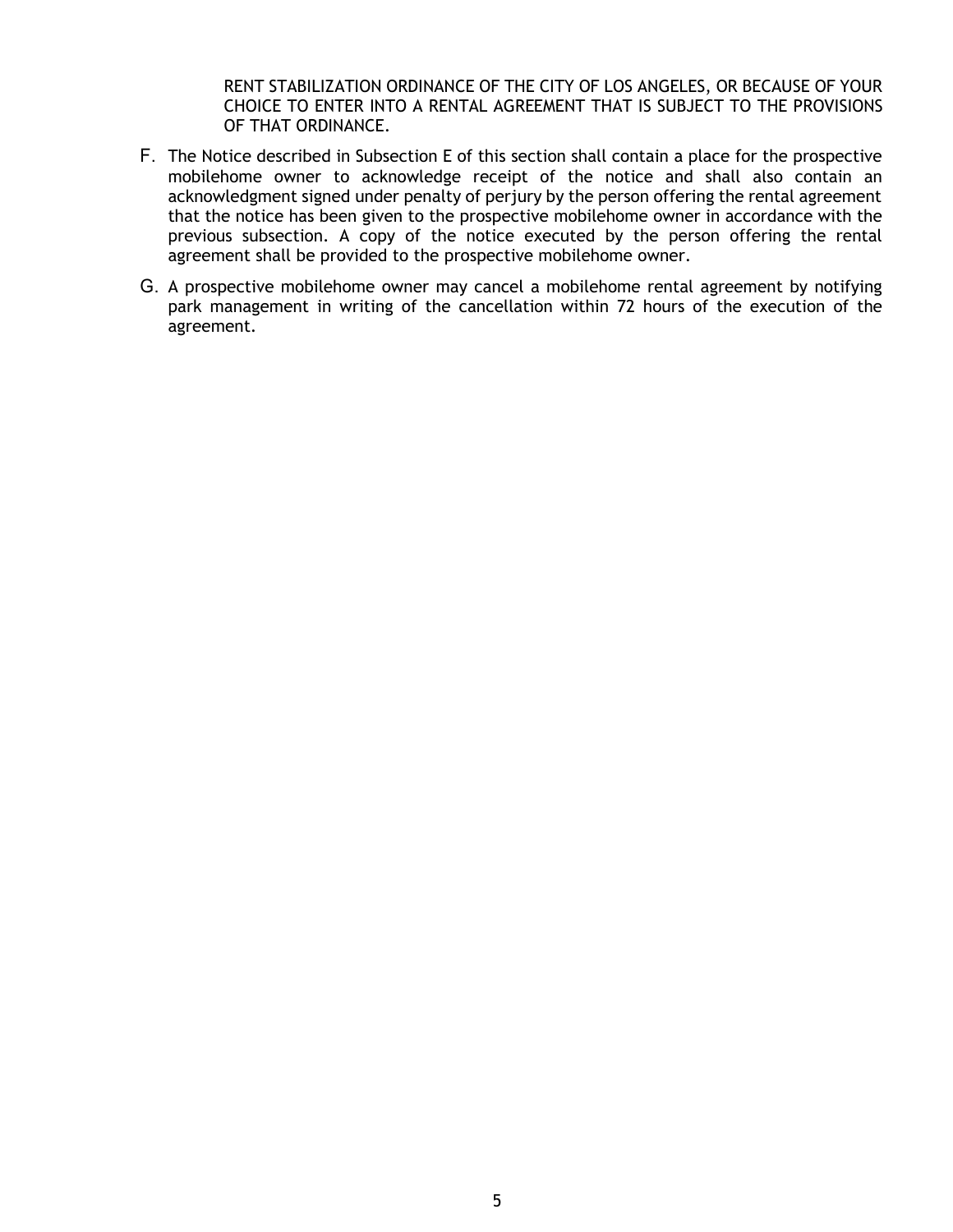# **REGISTRATION**

## LAMC §151.05

<span id="page-8-0"></span> The RSO requires that all landlords register rental properties that are subject to the Ordinance. This 1 through the last day of February. includes mobilehome parks and mobilehome spaces. Registration fees are due annually from January

 The Los Angeles City Council enacted the City's Rent Registry Program (Ordinance 184529) effective October 4, 2016. This ordinance provides that, in addition to paying the annual registration fee, landlords must also provide the rent amount for every rental unit subject to the RSO by the last day of February of each year. Registration is complete only when all outstanding registration fees have been paid and all required rental amount and tenancy information, including emergency contact information, is provided.

 Failure to pay the required rental unit registration fee during this period will result in the assessment of late and possibly delinquent fees. Failure to pay the registration fee may eventually result in a referral to the Los Angeles City Attorney's Office for collection. Failure to register a rental unit constitutes an affirmative defense in an eviction action.

# **REGISTRATION PROCEDURES**

 Property owners or their designated agents may register those rental units subject to the RSO. In cases of new ownership or first time registrants, legal ownership must be established through the provision of either a copy of the recorded grant deed or closing escrow papers.

 New owners have 45 days from the close of escrow in which to register. No penalties are incurred for a previous owner's non-registration; however, no rent may be legally collected unless the units are currently registered.

 If a landlord does not receive a renewal notice, it is the landlord's responsibility to make certain the annual registration fee is paid on time to avoid any penalties. Questions regarding registration should be directed to the Billing Section at (877) 614-6873.

# **COLLECTION OF THE REGISTRATION SURCHARGE**

 surcharge. This surcharge can only be collected in the month of August by first giving the tenant a 30-day written notice in the month of July. Prior to 2017, this fee could only be collected in June. The landlord may recover \$12.25 of the \$24.51 registration fee from the tenant in the form of a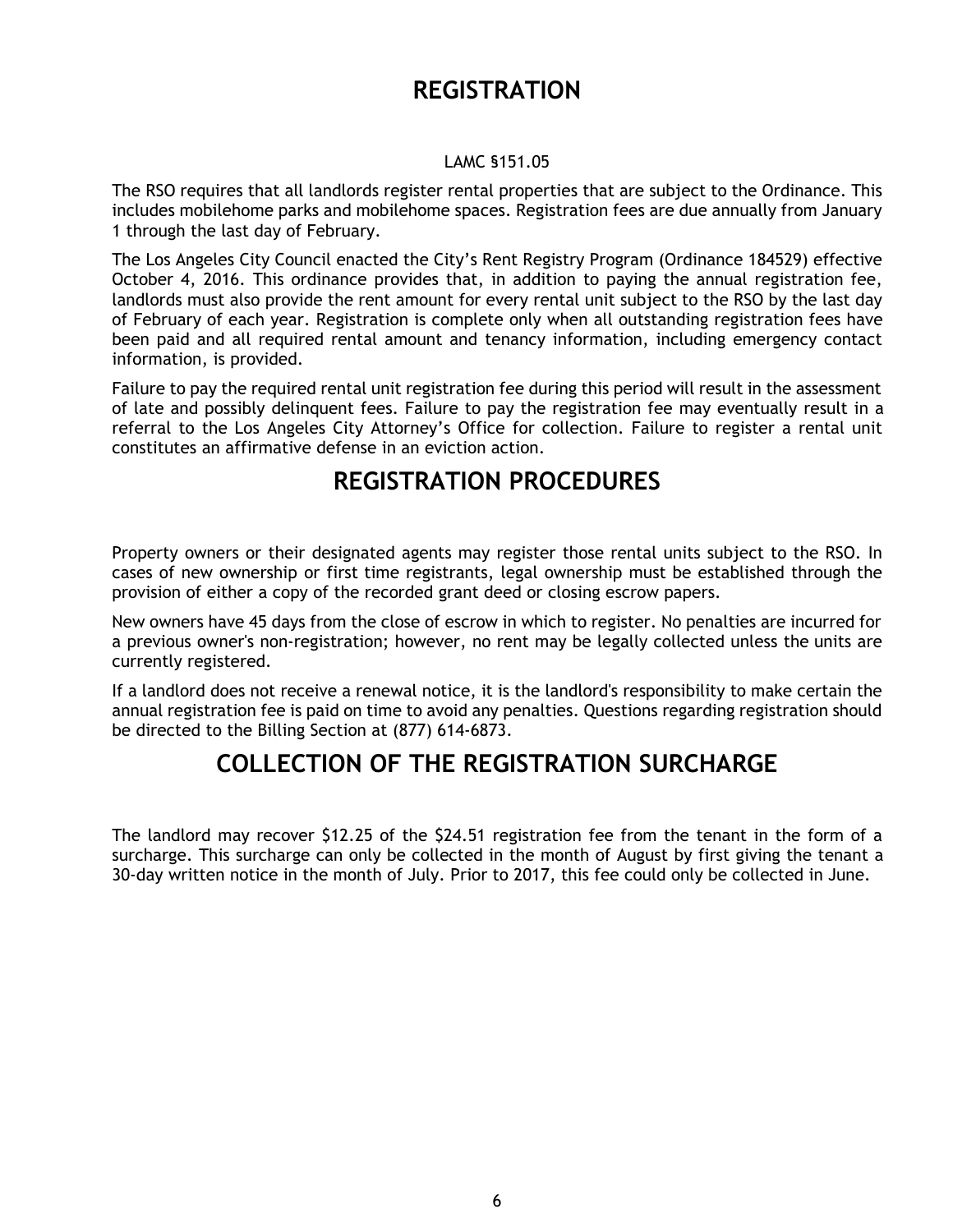# **COMMONLY ASKED QUESTIONS**

<span id="page-9-0"></span>1. What is the current registration fee and penalties?

\$24.51 regular fee per unit or space

\$36.77 delinquent fee per unit or space, in addition to the \$24.51 regular fee per unit per space

2. Why must landlords register?

LAMC §151.05 of the RSO requires the registration of rental units in mobilehome parks or mobilehome spaces which are subject to the RSO, before the owners can legally demand or accept rent. Leases of mobilehomes or mobilehome spaces for a period of 12 months or less are subject to the RSO.

LAMC §151.05 J of the RSO (effective 10/14/2016) requires as part of the registration process to provide rent amounts and tenancy information for every rental unit/space subject to the RSO.

3. How can I find out if a property is registered?

Contact the **Billing Section at (877) 614-6873**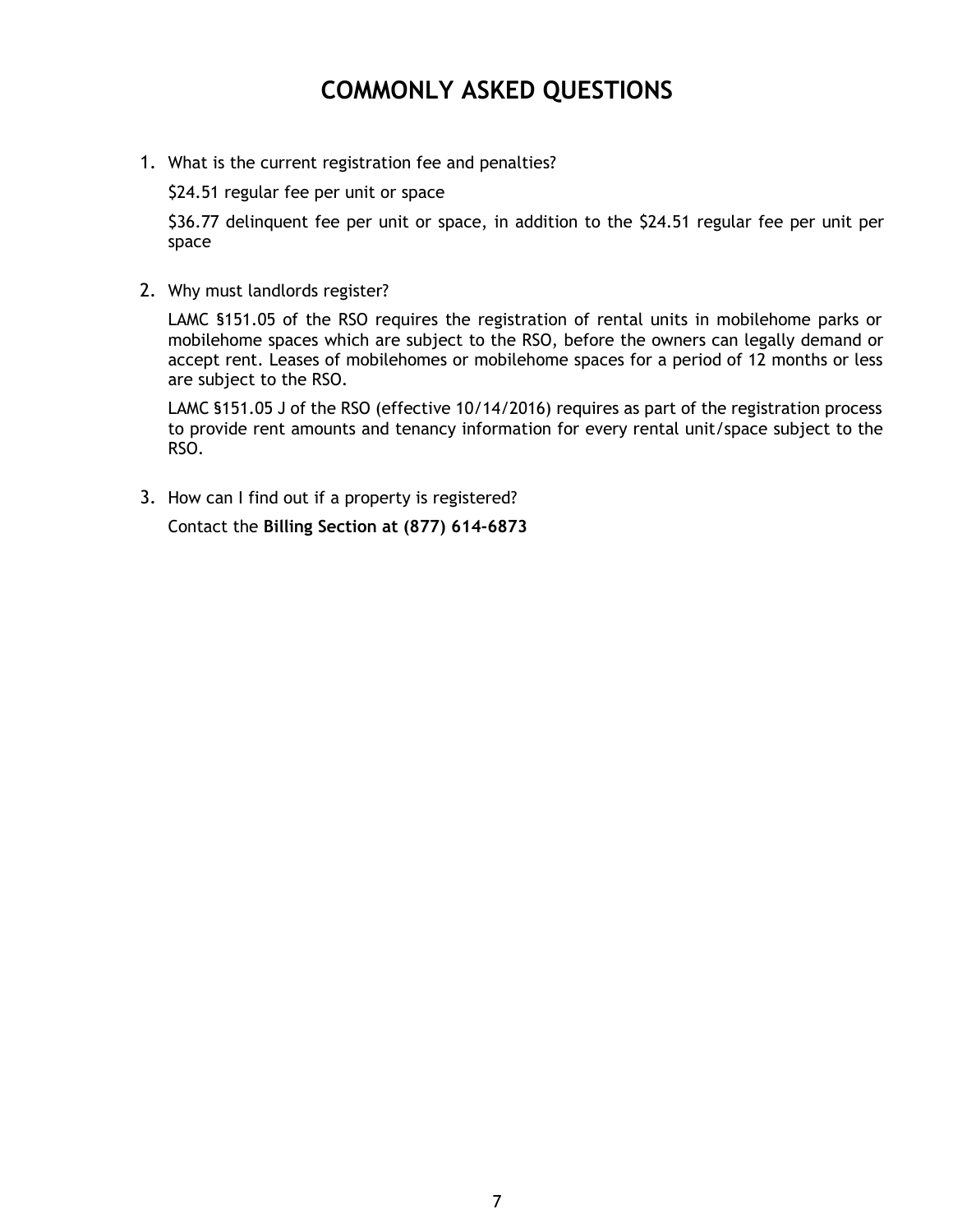# **RENT INCREASES**

#### **AUTOMATIC ADJUSTMENTS**  LAMC §151.06 D

<span id="page-10-0"></span> averaged for the Los Angeles-Long Beach-Anaheim areas for a twelve-month period ending September 30 of each year. The percentage can be no lower than three percent and no higher than eight percent. The percentage becomes effective on July 1 of the following year. The annual allowable rent increase is based on the Consumer Price Index (CPI)-All Urban Consumers

 Exception in LAMC §151.06 F: This section does not apply to mobilehomes within a mobilehome park which are vacated by all the tenants after June 4, 1984, except if the mobilehome site is vacated voluntarily or as a result of an eviction for reasons listed in LAMC §151.09 A1, A2 or A9, and the mobilehome is removed permanently from the site [see Evictions Section]. The maximum rent may be increased to any amount upon re- rental. Thereafter, as long as the site continues to be rented to one or more of the same persons, no other rent increase can be imposed.

However, this exception does not apply in the following circumstances:

- 1. If the mobilehome has been temporarily removed for repairs; or
- 2. If the mobilehome has been replaced with a new mobilehome that one or more of the same tenants will occupy.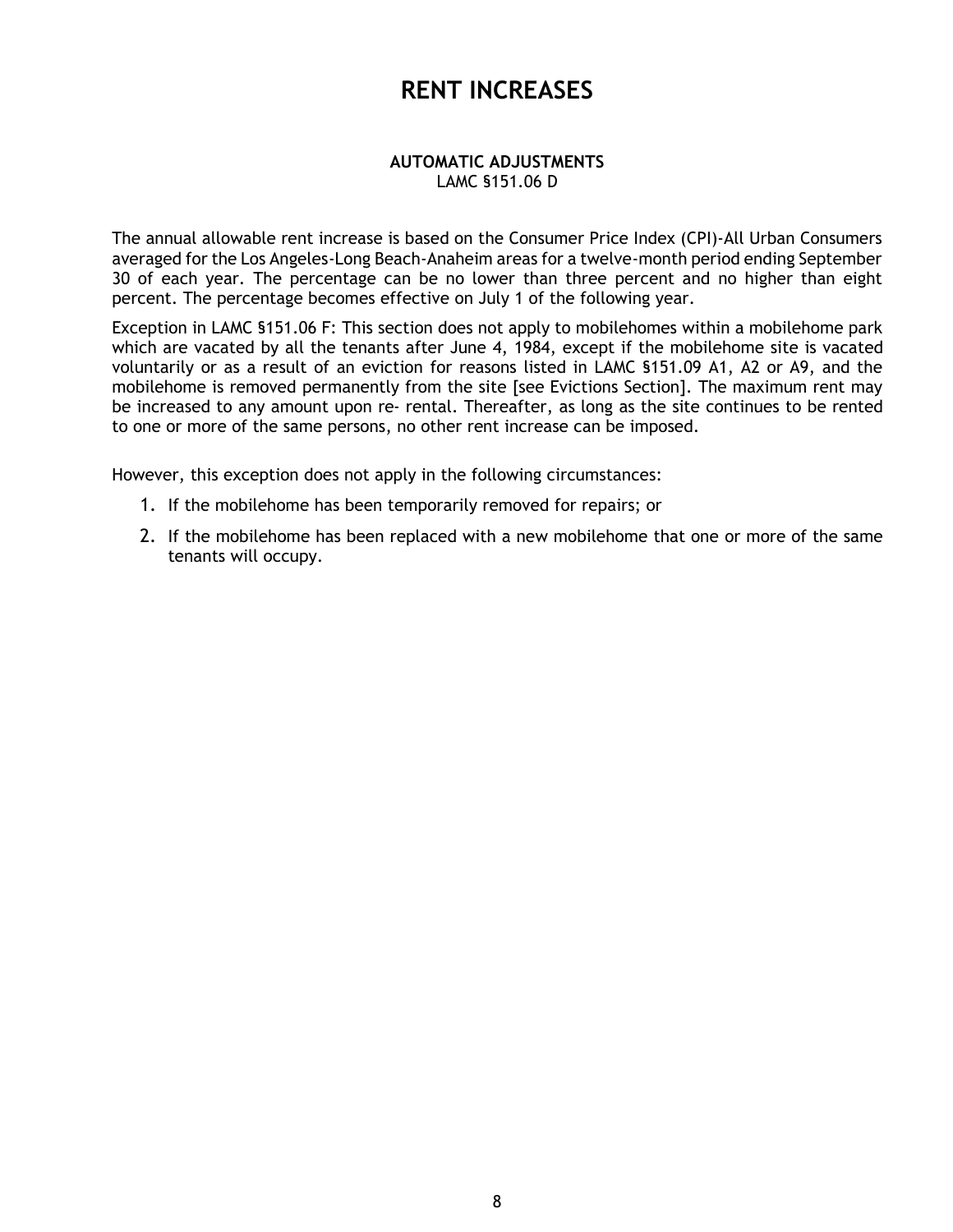# **ALLOWABLE RENT INCREASES**

<span id="page-11-0"></span>

| <b>DATE</b>            | PERCENTAGE ALLOWED |
|------------------------|--------------------|
| 5/1/79 through 6/30/85 | 7% per year        |
| 7/1/85 through 6/30/86 | 4% per year        |
| 7/1/86 through 6/30/87 | 5% per year        |
| 7/1/87 through 6/30/89 | 4% per year        |
| 7/1/89 through 6/30/93 | 5% per year        |
| 7/1/93 through 6/30/03 | 3% per year        |
| 7/1/03 through 6/30/04 | 3% per year        |
| 7/1/04 through 6/30/05 | 3% per year        |
| 7/1/05 through 6/30/06 | 3% per year        |
| 7/1/06 through 6/30/07 | 4% per year        |
| 7/1/07 through 6/30/08 | 5% per year        |
| 7/1/08 through 6/30/09 | 3% per year        |
| 7/1/09 through 6/30/10 | 4% per year        |
| 7/1/10 through 6/30/11 | 3% per year        |
| 7/1/11 through 6/30/12 | 3% per year        |
| 7/1/12 through 6/30/13 | 3% per year        |
| 7/1/13 through 6/30/14 | 3% per year        |
| 7/1/14 through 6/30/15 | 3% per year        |
| 7/1/15 through 6/30/16 | 3% per year        |
| 7/1/16 through 6/30/17 | 3% per year        |
| 7/1/17 through 6/30/18 | 3% per year        |
| 7/1/18 through 6/30/19 | 3% per year        |
| 7/1/19 through 6/30/20 | 4% per year        |

 The annual allowable increase for mobilehome parks may be given on the anniversary date of the may increase the annual percentage by one percent for gas and/or one percent for electric service which is available in the unit when such service is paid for by the landlord. last increase, regardless of whether or not the current tenant has occupied the space for twelve months. The increase is not cumulative or retroactive. Landlords are required to serve residents of mobilehome parks with a written 90-day notice before the increase may be collected. The landlord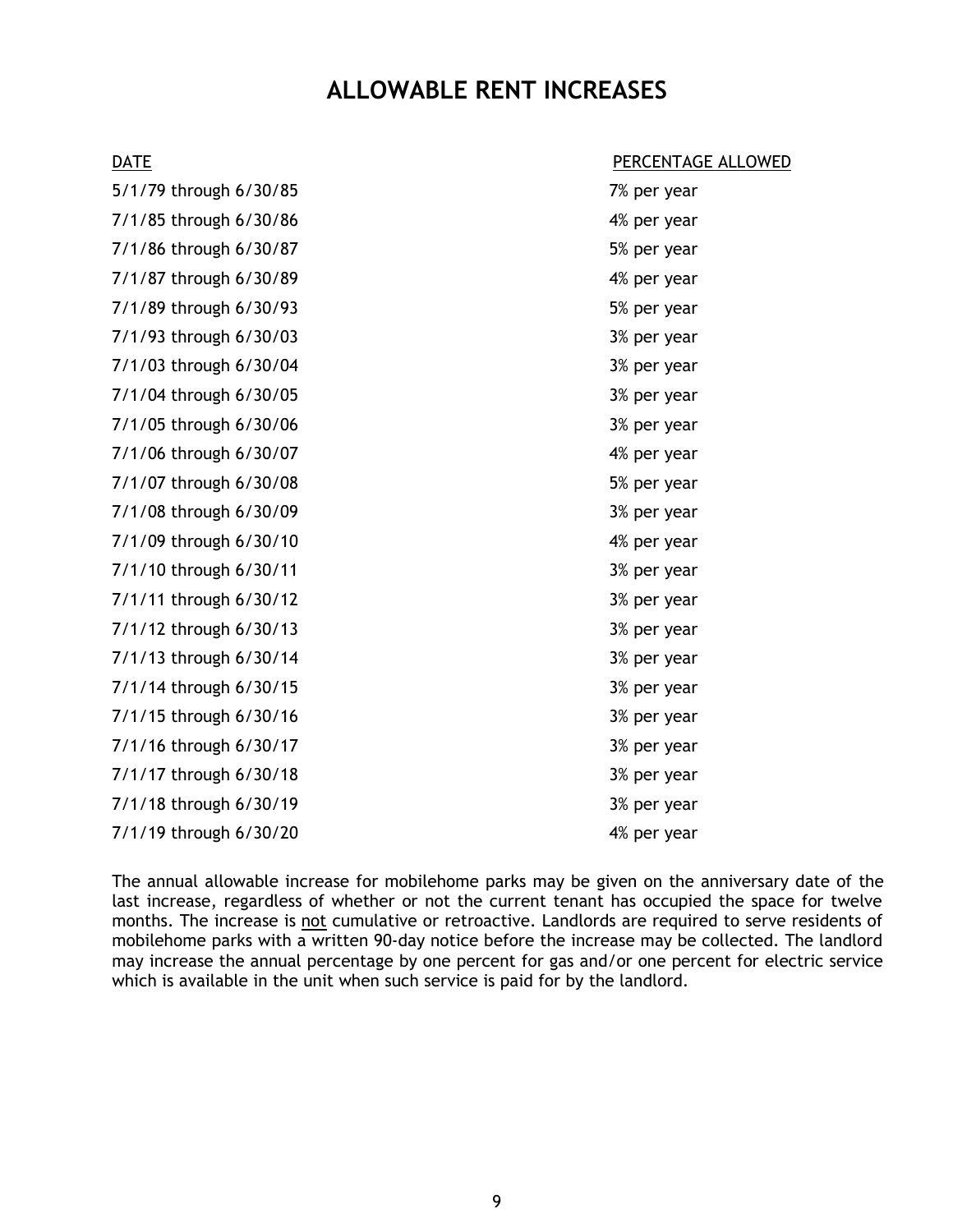# **RENT INCREASE PASS-THROUGHS**

# LAMC §151.07 **CAPITAL IMPROVEMENT WORK**

<span id="page-12-0"></span> The RSO allows for an increase in rent beyond the annual automatic increase for Capital Improvement rent adjustments approved by HCIDLA. Pursuant to RAC Regulations 210.00 et seq., capital improvements are improvements which have a life expectancy of five years or more.

 Mobilehomes are typically owned by the mobilehome owner who then leases the space where the mobilehome is situated from the owner of the Mobilehome Park. Consequently, capital improvements in mobilehome parks usually consist of improvements in common areas such as asphalt paving in common areas of the Mobilehome Park, the addition or rebuilding of a recreation room, the re- improvements constitute a component of the rent in accordance with the provisions of the Mobilehome Residency Law. Expenses for upkeep or replacement of utility services are not eligible for capital improvement rent adjustments under the RSO when the capital improvement rent increase would violate the decisions of the Public Utilities Commission, including Decision D95-02-090 issued by the Public Utilities Commission (PUC) on February 22, 1995. Decision D95-02-090 prohibits owners rents for the costs of operation, repair or replacement of those systems. Under this decision, costs of providing sub metered gas or electric service must be taken from income already received by the parks under the "discounts" or rate differentials which are issued by the PUC as tariffs through its plastering of pools and spas, and major landscaping projects in the common areas. Capital of mobilehome parks which have sub metered gas or electric systems from placing surcharges on rate-making procedures.

 upon receipt and approval of a capital improvement rent increase application. The Rent Stabilization Division must review the application and approve the amount and duration of the rent increase before the landlord may increase a tenant's rent. The Department has the authority to grant adjustments in rent for a mobilehome or a rental unit

 Regulations are available online at [http://hcidla.lacity.org](http:http://hcidla.lacity.org) or by contacting the Rent Hotline at (213) 275-3493. Among the criteria set forth in the regulations are the following five guidelines: All capital improvement rent increase applications are reviewed in accordance with the Rent Adjustment Commission's Capital Improvement Regulations (RAC Regulations 210 et seq.) RAC

- 1. The improvement must primarily benefit the tenant rather than the landlord;
- 2. The improvement must have a life expectancy of five or more years;
- 3. Normal routine maintenance and repair are not capital improvements;
- 4. The improvement must be permanently fixed in place or relatively immobile; and
- 5. The application must be submitted within twelve months of the completion of work.

 For rent increase applications submitted to the Department on or after October 1, 1989, for which the Department has approved capital improvement work items, capital improvement costs are to be passed on to the tenants in the form of a monthly surcharge. This surcharge is not subject to the annual percentage increase. Moreover, this surcharge is not a permanent increase.

 The amount of the surcharge is 1/60th of 50 % of the approved cost divided by the number of applicable units. The surcharge may not exceed \$55 per month per unit and terminates after 72 months. If the landlord will not be able to recover 50% of the approved costs within 72 months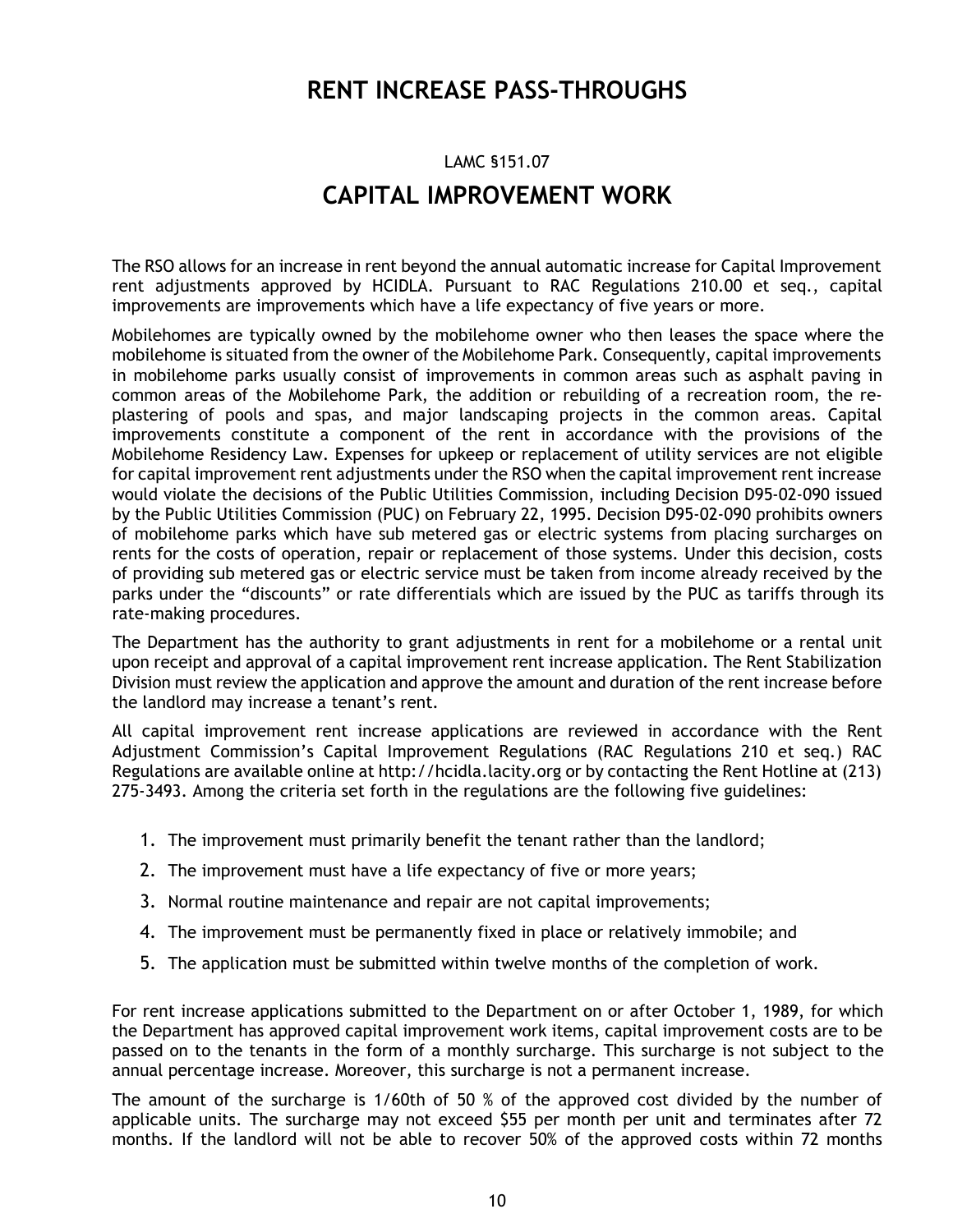because of the \$55 per month cap, the landlord may extend the surcharge period until the allowable capital improvement expenses are recovered. Finally, if the Rent Stabilization Division determines that the capital improvement has failed, as determined pursuant to RAC Regulations 219.00 et seq, the surcharge will be terminated.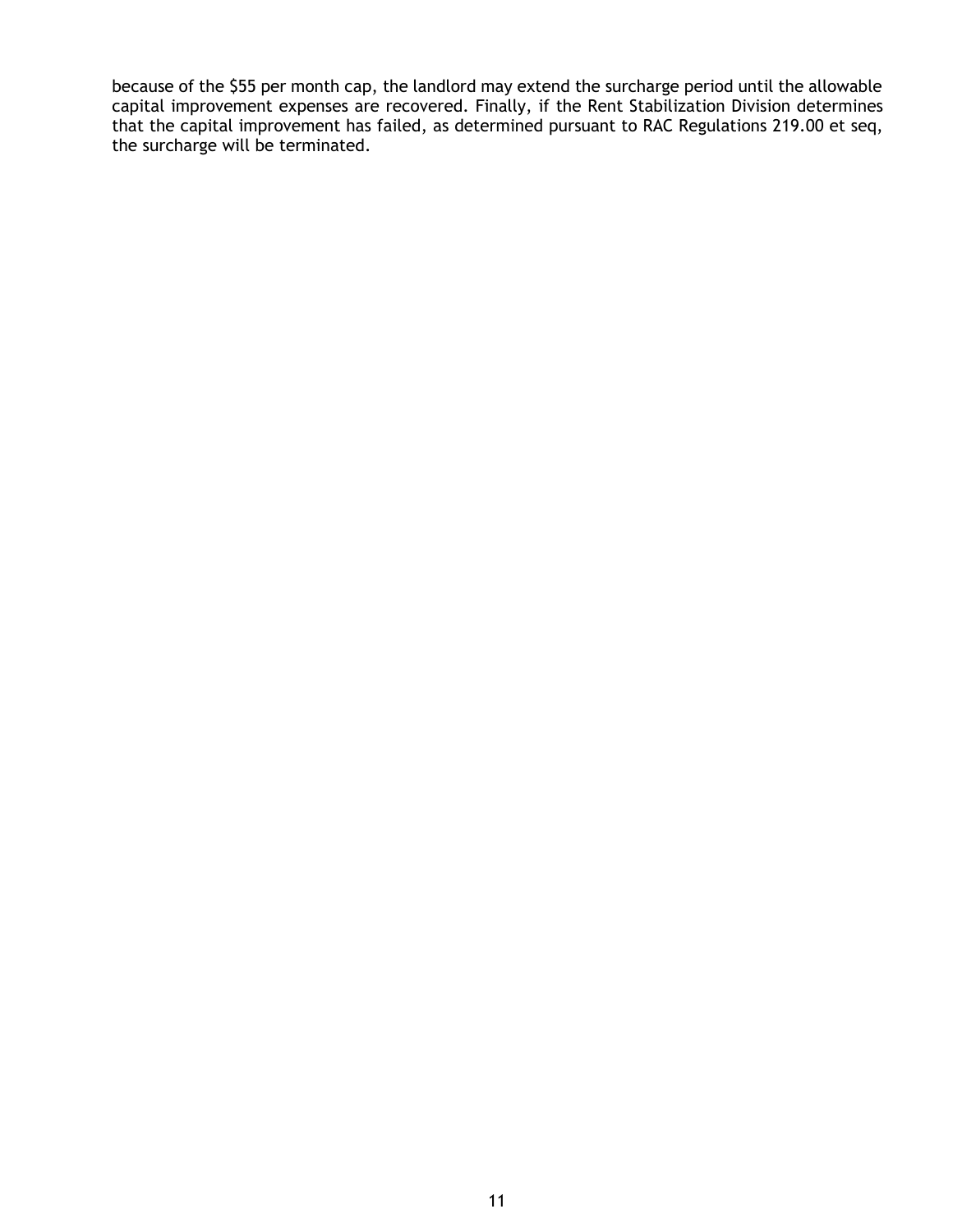## <span id="page-14-0"></span> **TRANSFER OF UTILITY PAYMENTS TO MOBILEHOME PARK TENANTS**

(RAC Regulation 520.00 et seq.)

## **520.00 TRANSFER OF UTILITY PAYMENTS TO MOBILE HOME PARK TENANTS (LAMC §151.08B)**

 **520.01** Any transfer of utility payment from a landlord to a tenant constitutes a decrease in services and a corresponding rent reduction must be made. The corresponding rent reduction following a transfer of utility payment must be based on the total average monthly cost of the utility to the landlord over the previous twelve months prior to the month in which the landlord filed the application; and it must be distributed among the affected mobile homes according to the following formula:

> axu Rent reduction  $=$  $\overline{12 \times t}$

 Where a = annual utility bill; in determining the annual utility bill, the common area costs that were included in the previous year's utility payments, but which will deducted. To obtain this common area deduction, a landlord must submit a copy of a utility audit prepared by a qualified public or private agency, similar to those provided for electricity by the Department of Water and Power. The results of such surveys shall be presumed to indicate the amount a landlord may deduct from the previous year's utility expenses, unless there is clear and convincing evidence to the contrary. Any challenges to a utility survey submitted by a landlord must be made on the basis of factual evidence, such as an alternative survey report submitted by other parties. When water is the utility, a 10% common area deduction may be substituted for the utility audit stated above. continue to be paid by the landlord after conversion to individual meters, shall be

 Where u = utility use factor for mobile home size; in determining the utility use factor the landlord must use the utility use factor formula based on size listed below. In the event that the landlord can provide an audit, similar to those provided by the Department of Water and Power that demonstrates a different utility use factor per size of mobile homes in the park, the landlord may request the special audit be used instead of the standard formula. Any challenge to such an audit must be made on the basis of factual evidence, such as alternative audits submitted by other parties.

| SIZE OF MOBILE HOME              | UTILITY USE FACTORS |
|----------------------------------|---------------------|
| Small (up to 30 ft.)             | $=1$                |
| Medium (31-45 ft., single width) | $=1.25$             |
| Large $(46 + ft., single)$       | $=1.5$              |
| Medium (double width*)           | $= 2.5$             |
| Large (double width*)            | $= 3.0$             |
|                                  |                     |

\*Tip-outs do not constitute double width

Where t= total use factor which is the summation of all the utility use factors. (Effective 12/15/83)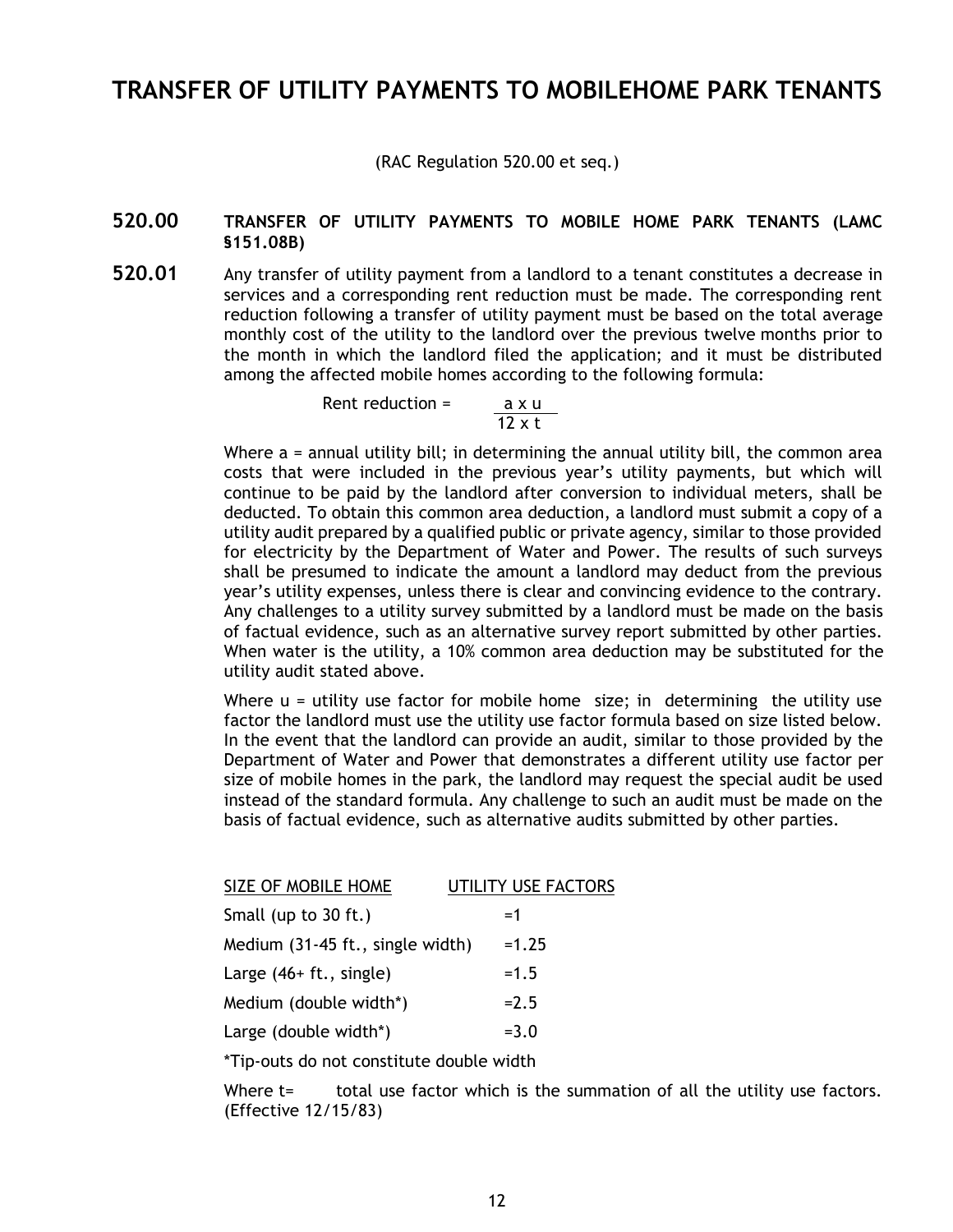- the installation of individual utility meters, the Department shall calculate and deduct from the final capital improvement rent increase the appropriate decrease in rent due **520.02** In all cases where a capital improvement surcharge application is filed on the basis of to reduction in services.
- improvements pursuant to RAC regulation 211.02H. **520.03** Conversions from master to individual utility meters shall be held to be capital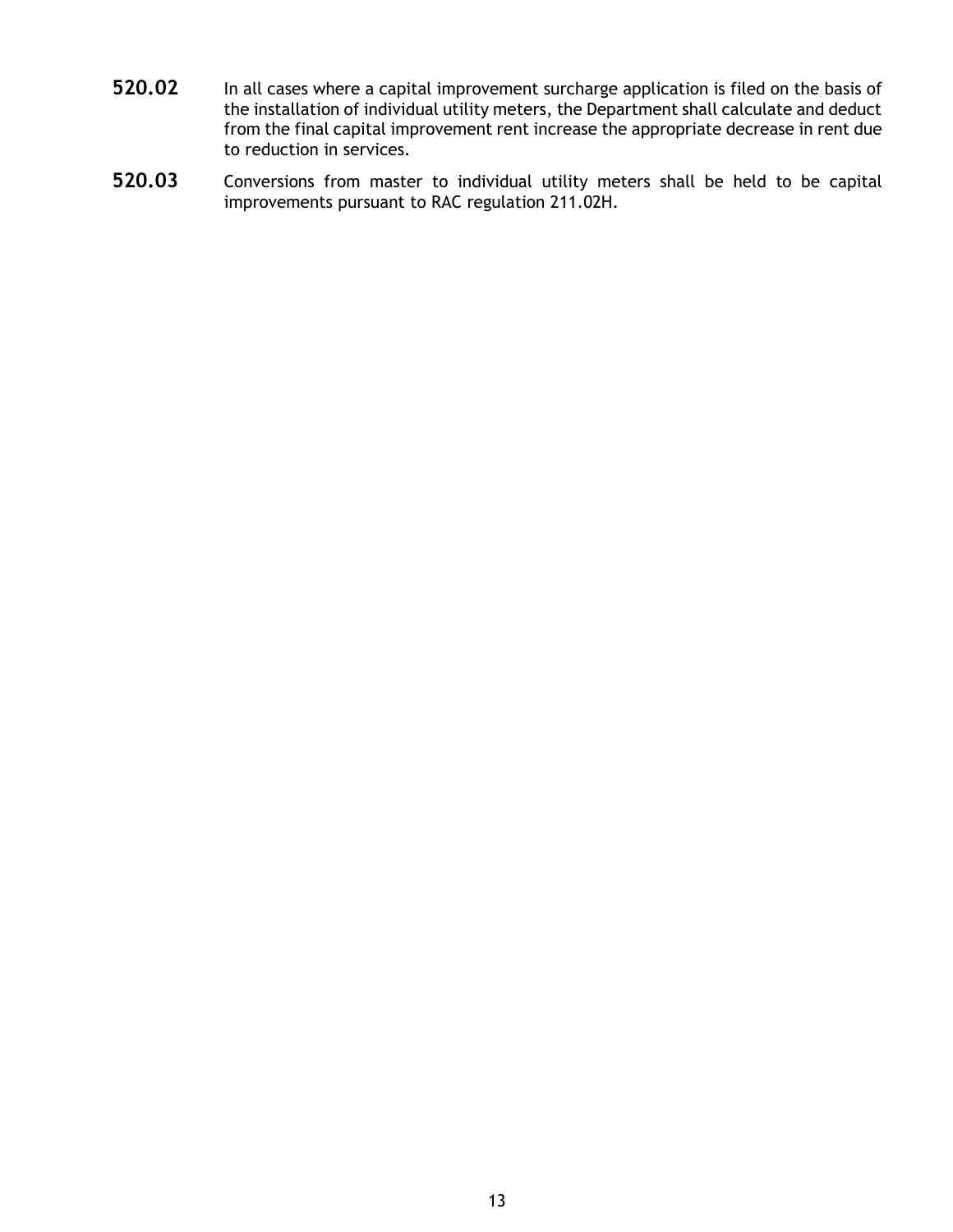# <span id="page-16-0"></span> **RENT ADJUSTMENT TO MASTER METERED MOBILE HOME PARK RESIDENTS**

(RAC Regulation 560.00 et seq.)

## **560.00 RENT ADJUSTMENT TO MASTER METERED MOBILE HOME PARK RESIDENTS (LAMC §151.08 C)**

 **560.01** A change in the mobile home park sewer service charge rate from commercial to reduction for master-metered park residents. The rent reduction must be based on the total average monthly sewer service charge to the park owner over the previous twelve months, prior to the month in which the rate was reclassified; and it must be residential is a decrease in operating expenses and constitutes a required rent applied to the affected residents according to the following formula:

> Rent reduction =  $s \times 33\%$  $12 \times n$

 s = annual sewer service charge; in determining the annual sewer service charge, a 10% common area cost shall be deducted. In the event a park owner seeks to obtain more than a 10% common area deduction, he/she must submit a copy of a utility audit prepared by a qualified public or private agency, similar to those provided for electricity by the Department of Water and Power. The results of such surveys shall be presumed to indicate the amount a park owner may deduct from the previous year's challenges to a utility survey submitted by a park owner must be made on the basis of factual evidence, such as an alternative survey report submitted by other parties. 33% utility expenses, unless there is clear and convincing evidence to the contrary. Any = the difference between the commercial and residential sewer service charge rates

Where n\* = total number of units in the mobile home park

 \*(unlike the formula used for the transfer of utility payments, which applies utility use factors in consideration of the size of units, apportionment in this case, is based on the total number of units in the park. This is because of the insignificant amount in the difference that results from applying the utility use factor, as well as, the reported similarity in the amount of sewage discharge, regardless of the size).

 **560.02** Mobile home park sewer service charges in mastered and sub-metered parks shall be calculated using the same sewer service charge rate and methodology as the Bureau of Sanitation.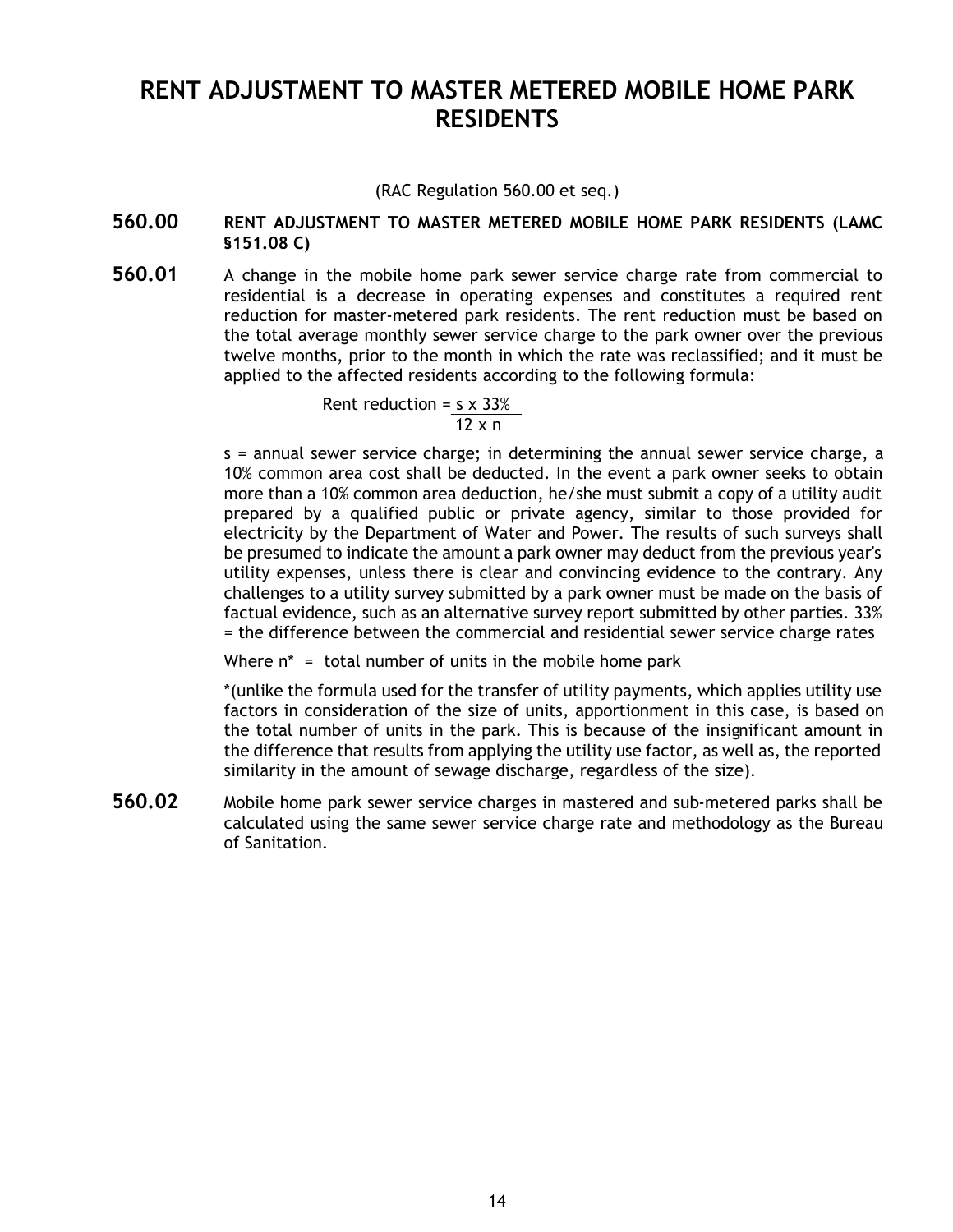# **EVICTIONS**

## **AUTHORIZED REASONS FOR EVICTION**

<span id="page-17-0"></span> Management may terminate a mobilehome lease for any of the reasons listed below, pursuant to California Civil Code §798.56, and LAMC §151.09.A (RSO) where RSO provisions are consistent with state law. The RSO provisions are indicated in brackets.

- homeowner has received a notice of noncompliance from the appropriate government agency; 1. Failure to comply with a local ordinance or state law within a reasonable time after the
- 2. Conduct that constitutes a substantial annoyance to other homeowners and residents; [LAMC nuisance in or is causing damage to, the rental unit or to the appurtenances thereof, or to the common areas of the complex continuing the rental unit, or is creating an unreasonable interference with the comfort, safety or enjoyment of any of the same or adjacent buildings]; §151.09.A.3 provides that a tenant may be evicted for committing or permitting to exist a
- 3. Conviction for prostitution, battery, assault with a deadly weapon, commission of a lewd or lascivious act with a child or as a caretaker, arson, felony controlled substances resulting from an act committed on the premises of the park unless the person convicted of the offense has permanently vacated the mobilehome; [Use or permission to use the rental unit for an illegal purpose as provided in LAMC §151.09.A.4 or for gang related crime, violent crime, illegal drug activity as provided in LAMC §151.09.A.3];
- 4. Failure to comply with a reasonable rule or regulation of the park that is part of the rental agreement or any amendment after management has given the homeowner or resident at least 7 days written notice of the violation or where management has given written notice of an alleged violation of the same rule on three or more occasions within a 12 month period;
- 5. Nonpayment of rent, utility charges, or reasonable incidental service charges, provided that the amount due has been unpaid for a period of at least five days from its due date; [failure to pay rent pursuant to LAMC §151.09.A.1];
- 6. Condemnation of the park; [to comply with a government order necessitating the vacation of the rental unit pursuant to LAMC [§151.09.A.11](http:151.09.A.11)];
- 7. Change of use of the park where management gives homeowners at least 15 days prior written notice before management's appearance before a local governmental body to request permits for a change of use, and at least six months prior written notice terminating tenancy after approval of permits; [to permanently remove a property from the rental market pursuant to LAMC [§151.09.A.10](http:151.09.A.10) LAMC [§151.22-151.27](http:151.22-151.27), and LAMC §[47.08-47.09](http:47.08-47.09)] Landlords must provide relocation assistance to tenants pursuant to the LAMC for an eviction based on change of use.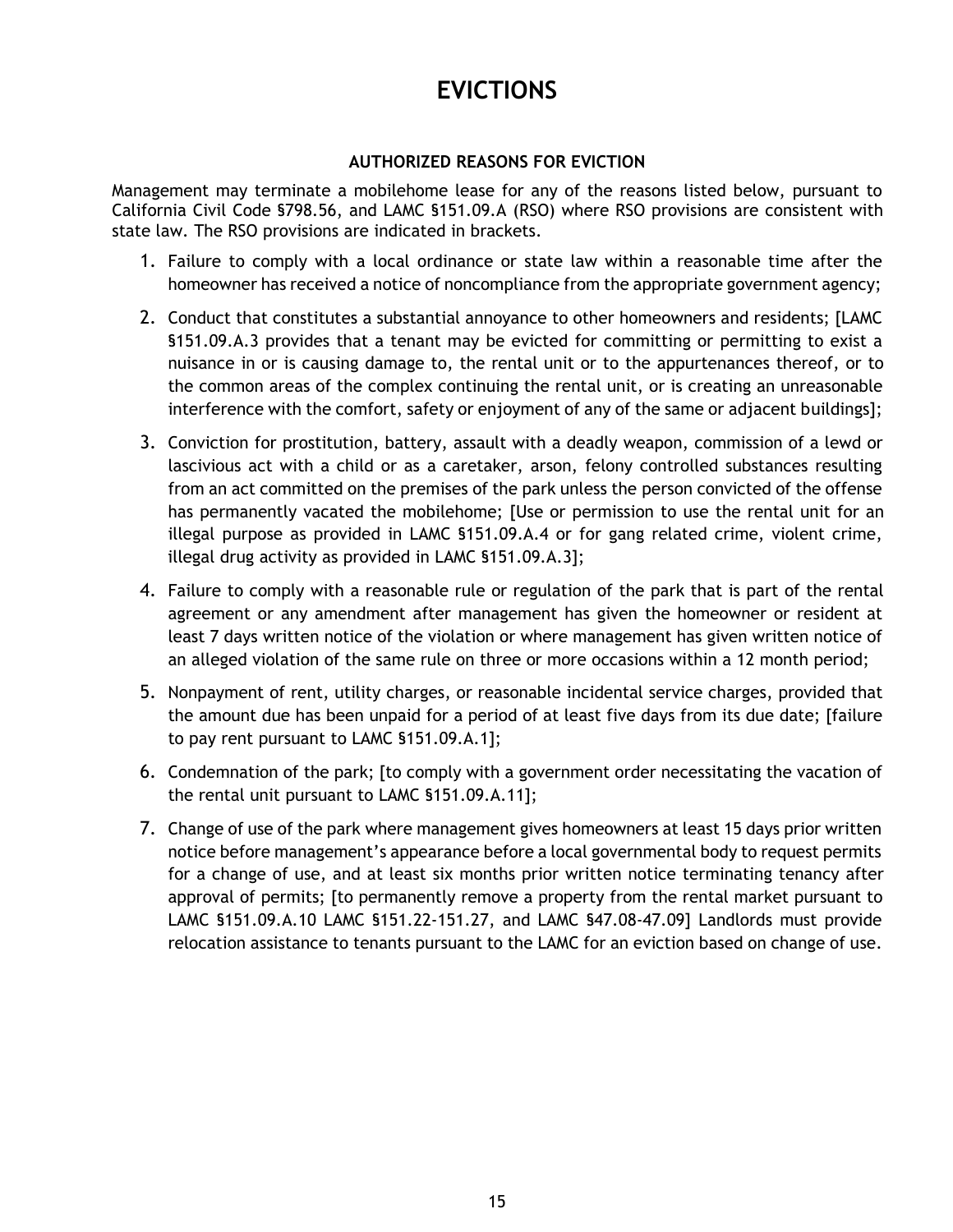# **TENANT RELOCATION ASSISTANCE**

The following relocation amounts are effective for the period of 7/1/19 - 6/30/20:

## **Relocation Amounts:**

| Type of Tenant | Less than $3$ years | 3 years or more | Less than 80% AMI |
|----------------|---------------------|-----------------|-------------------|
| Eligible       | \$8,500             | \$11,150        | \$11,150          |
| Qualified      | \$17,950            | \$21,200        | \$21,200          |

 **2019 HUD Low Income Limits for Los Angeles (Formerly known as 80% of AMI):** 

| l Person | l Persons |  |  | Persons Persons Persons Persons Persons Persons Persons                                 |  |
|----------|-----------|--|--|-----------------------------------------------------------------------------------------|--|
|          |           |  |  | \$58,450   \$66,800   \$75,150   \$83,500   \$90,200   \$96,900   \$103,550   \$110,250 |  |

 If more than one fee payment amount applies to a unit, the landlord pays the higher amount for the unit. Each tenant then shares on an equal pro-rata basis.

 A "qualified" tenant is any tenant who is 62 years of age or older, handicapped as defined in §50072 of the California Health & Safety Code or disabled as defined in Title 42 United States Code §423; or is a person residing with one or more minor dependent children (as determined for federal income tax purposes). All other tenants are "eligible" tenants.

 **For additional information, please call the HCIDLA Customer Service Hotline at (213) 275-3493 or (866) 557-RENT**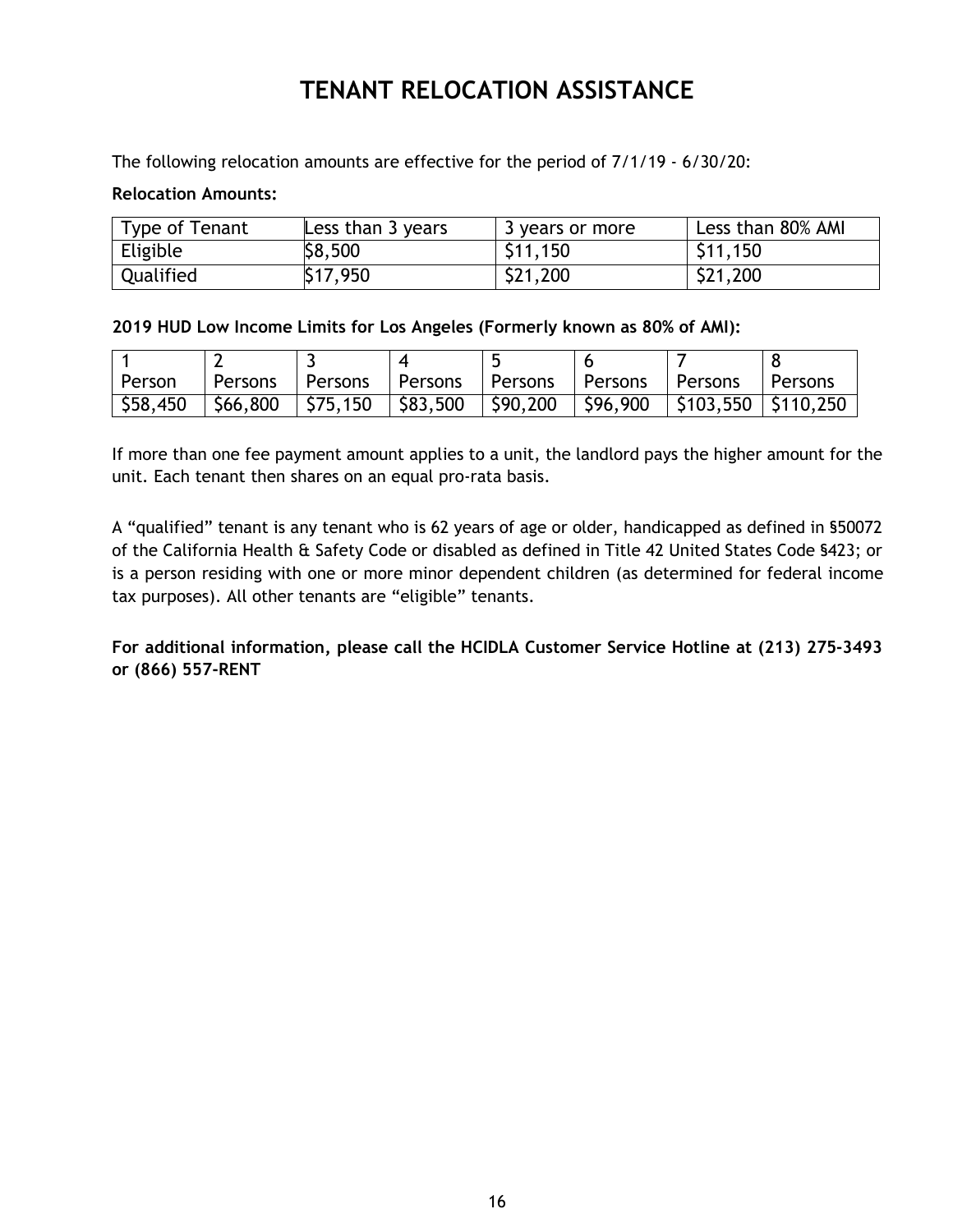# **FILING A COMPLAINT FOR VIOLATIONS OF THE RSO**

<span id="page-19-0"></span>1. What are the grounds for filing a complaint?

 Complaints may be filed for non-registration of a rental unit, a notice to evict based on false and deceptive grounds, non-receipt of relocation assistance for no-fault evictions, illegal rent increases, and an illegal reduction of housing services.

2. How is a complaint filed?

 The tenant completes a formal "Tenant Complaint Form" and submits it to the HCIDLA, Rent Investigation and Enforcement Section. A complaint form is available at [http://hcidla.lacity.org](http:http://hcidla.lacity.org). Tenants may also file a complaint by contacting the Rent Hotline at (213) 275-3493.

3. What supporting evidence must accompany a complaint form?

 Photocopies (not originals) of rent receipts, canceled checks, the lease or rental agreement, notices to evict, correspondence, and other supporting documents, depending on the type of complaint.

4. What is the complaint process?

The complaint process involves several steps:

- A. The tenant submits the complaint form to the Rent Investigation and Enforcement Section;
- B. The tenant then receives a letter indicating the case number and name of the investigator assigned to the case;
- C. The investigator contacts the tenant;
- D. The landlord is then contacted if it appears a violation of the RSO has occurred;
- E. Resolution of the RSO violation is attempted; and
- F. If the case is not resolved, it may be referred to the City Attorney's Office.
- 5. What section handles complaints?

The Rent Investigation and Enforcement Section of the Rent Stabilization Division.

6. When should a tenant visit the investigator?

 In most cases, business related to a complaint can be handled by e-mail, telephone or through written correspondence. However, if an office visit is necessary, an appointment should be scheduled and confirmed in advance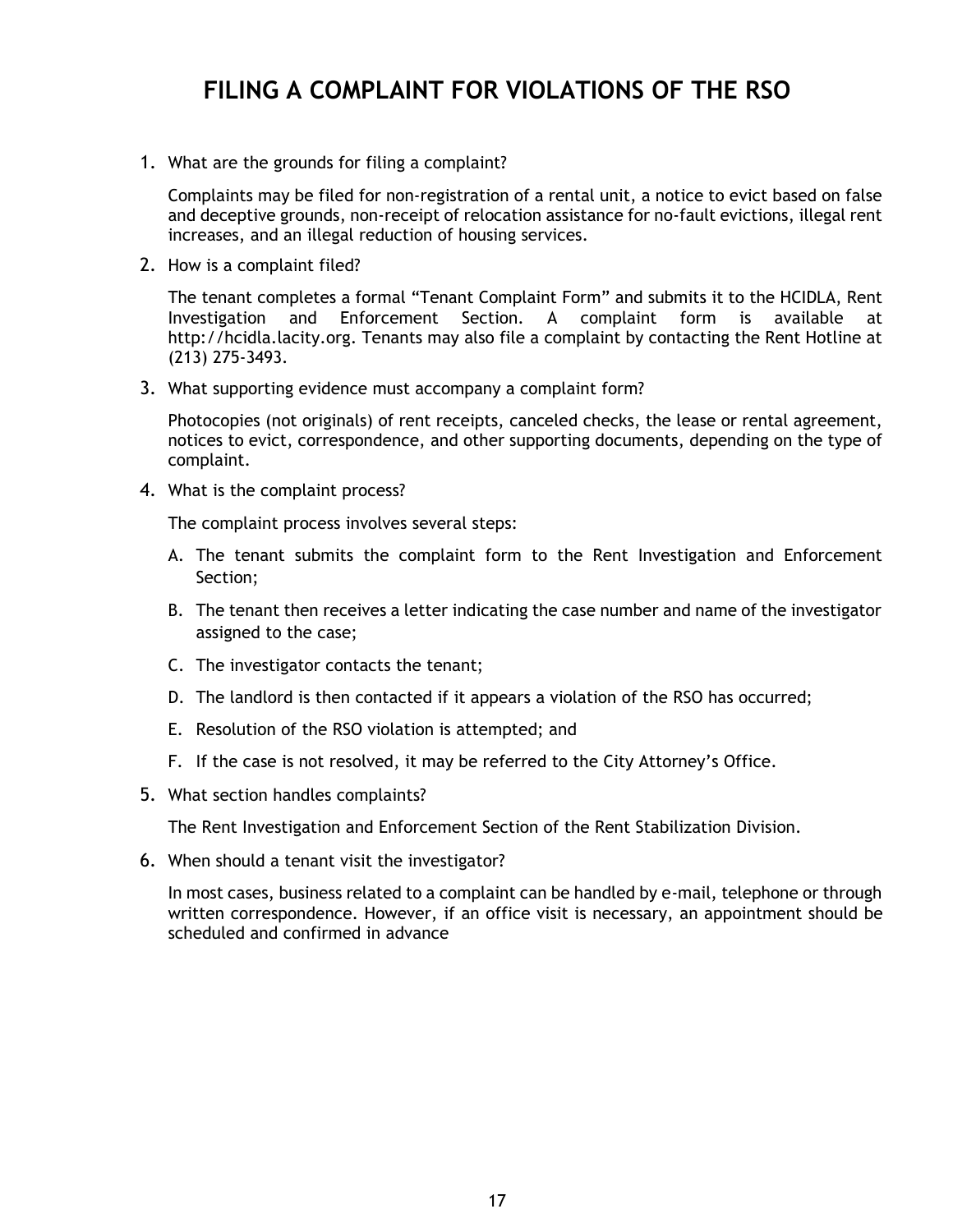# **COMMONLY ASKED QUESTIONS**

## <span id="page-20-0"></span> **1. Can a security deposit or last month's rent be increased?**

 Yes, but only by the annual allowable percentage and at the same time that percentage is applied. A new landlord cannot ask for an additional security deposit.

## **2. Is the landlord required to pay interest on a security deposit?**

 parks. The security deposit may not exceed two months' rent. The Ordinance does not require payment of interest on security deposits for mobilehome

## **3. Can a late fee be charged if a tenant is late with the rent?**

Yes, if the late fee amount was part of the original rental agreement.

## **4. When is rent considered late?**

California Civil Code §798.56.C provides for a 5 day grace period

 **5. Why are the procedures different for mobilehomes and mobilehome parks?** 

In addition to the RSO, State law governs mobilehome parks.

## **6. What notice must a landlord give prior to increasing the rent?**

 The state Mobilehome Residency Law requires a park owner to give at least 90 days written notice prior to an increase in rent.

## **tenant sells the mobilehome which remains on the same site? 7. Is rent decontrolled for a mobilehome site located within a mobilehome park when a**

 No, in accordance with LAMC §151.06 F2 of the RSO, if the site of a mobilehome is voluntarily vacated by all the tenants as a result of a sale of a mobilehome, and where the mobilehome is not removed from the site, then the maximum rent may be increased by an amount not to exceed the rent on any existing comparable site in the park, or ten percent, whichever is lower.

## **8. Are there any additional rent increases that may be passed on when a new tenant takes possession of a mobilehome?**

 Yes, a landlord may pass on to tenants an annual rent increase if such an increase has not been passed on for the mobilehome during the previous twelve or more months.

## **9. Is rent decontrolled for a mobilehome site within a mobilehome park when a mobilehome is removed from the site?**

 Yes, except when a mobilehome is temporarily removed from a site for repairs, or when a mobilehome is being replaced with a new mobilehome, which at least one of the original tenants will occupy.

## **10. Under what other circumstances is the rent on a mobilehome site decontrolled?**

 After a voluntary vacancy (except when the vacancy is the result of a sale of a mobilehome that remains on the same site of a mobilehome park), and when a tenant is evicted for non- payment of rent or for violating the terms of his or her rental agreement and the mobilehome is permanently removed. [LAMC §151.06.F]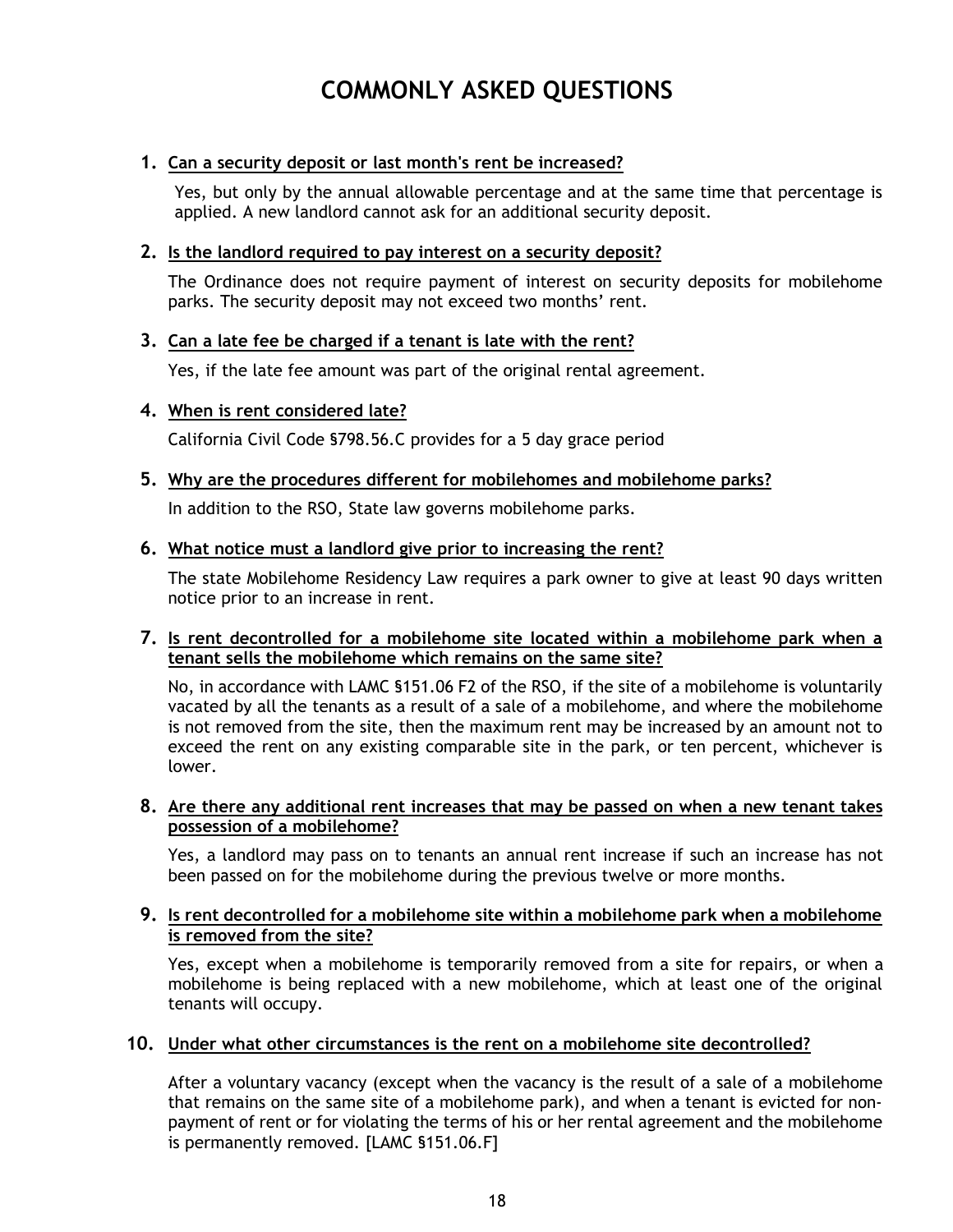## **11. When do the RSO's limits on rent increases not apply to my mobilehome lease?**

- a. The mobilehome park received its first permit to operate after February 10, 1986.
- b. The mobilehome space is located on acreage added to the park after February 10, 1986.
- January 1, 1990. c. The mobilehome space is a newly constructed space initially held out for rent after
- d. The mobilehome space is located outside of the boundaries of the City of Los Angeles.
- e. The mobile home lease is longer than 12 months. However, the lease must conform to the requirements of California Civil Code §798.17 and LAMC §151.29. Civil Code §798.18 prohibits automatic renewals of a lease for a term longer than 12 months. If the mobilehome owner and park management do not agree to renew the lease, the mobilehome lease becomes a month-to-month lease subject to the provisions of the RSO.
- f. The mobilehome is not the principal residence of the homeowner and the homeowner has not rented the mobile home to another party. A mobilehome is deemed to be the principal residence of the homeowner unless a review of state or county records demonstrates that the homeowner has a homeowner's exemption for another property in the state. [California Civil Code §798.21]

## **12. Do I have to accept a long term lease which deprives me of RSO protections?**

 homeowners, the right to review the proposed long term lease and to reject it within 30 days and opt instead for a 12 month lease agreement or month- to-month rental agreement. No. Civil Code §798.17 and LAMC §151.29 gives homeowners, including prospective

## **13. Can a park owner amend park rules and regulations?**

 Yes. California Civil Code §798.25 provides that management must notify the homeowners of the proposed change in writing. The notice must also provide 10 days notice for a meeting between management and homeowners to discuss the changes. If the homeowner consents to the rule change, management may immediately implement the rule change. If the homeowner does not consent, management may implement the rule upon written notice of at least 6 months (or upon written notice of at least 60 days for recreational facilities).

 If the amendments are for rules mandated by a change in the law, management may implement the amendment to park rules with or without the homeowner's consent upon written notice of at least 60 days.

 Management may not create a new fee through park rule amendments that has not been expressly agreed upon by the homeowner and management in the written lease.

## **14. What fees are authorized by the state Mobilehome Residency Law?**

 Management may not only charge the homeowner for rent, utilities and incidental reasonable charges for services actually rendered. Specifically, management may not charge a fee for obtaining a lease on a mobilehome lot for a term of 12 months or less.

 Management may only charge for services actually rendered if they were listed in the rental agreement or if the homeowner has been provided with 60 days written notice prior to the imposition of the charge. Management may also impose government fees or assessment in conformance with California Civil Code §798.49.

#### **15. What recourse do I have if I believe that I am being overcharged for utilities in my park?**

 systems within the parks. Master meter customers are not supposed to be charged any more Most parks are "master-meter" operators which own, operate and maintain the various utility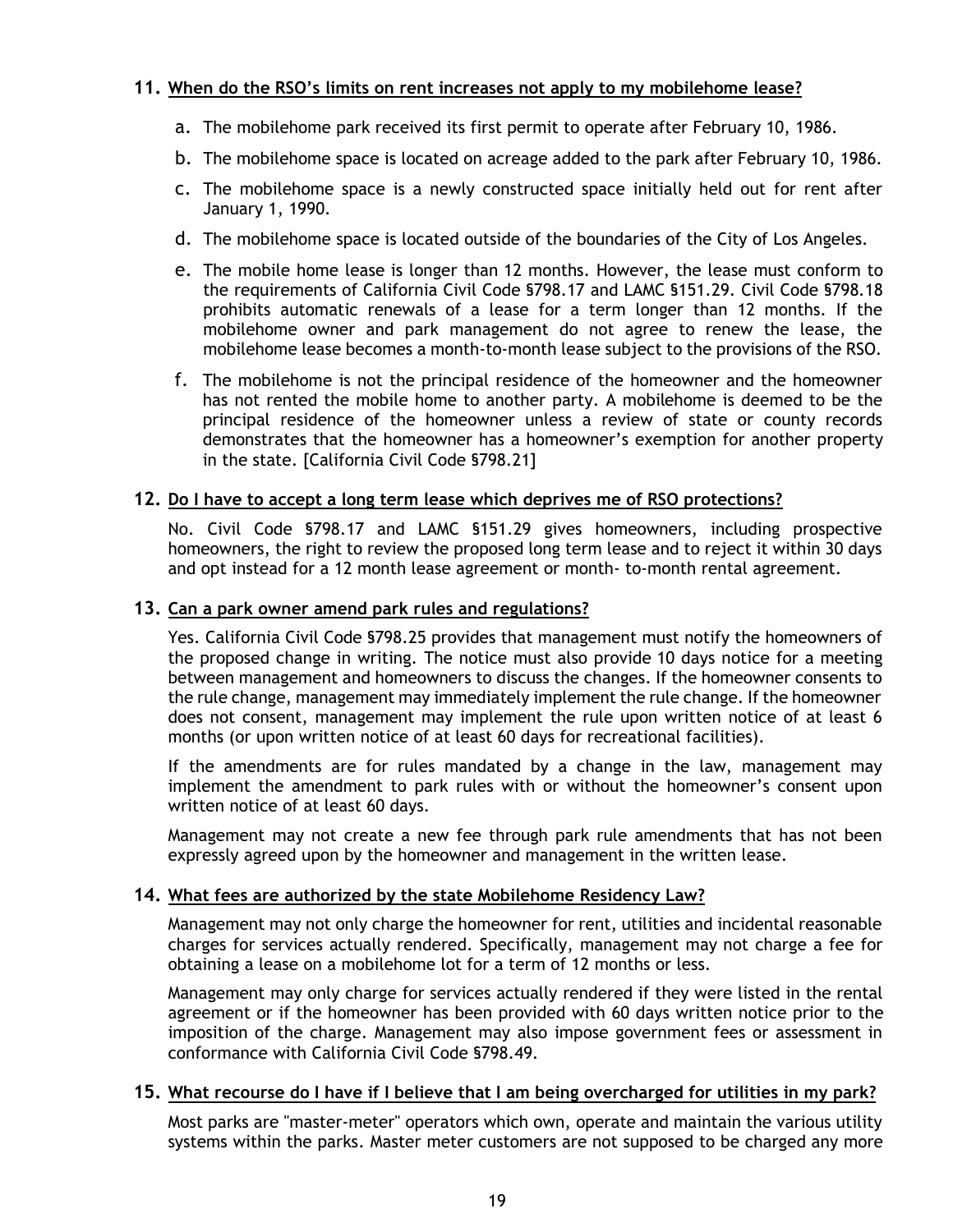than the serving utility would charge, including the passing on of any low income rebates such meters. Residents may also take recourse for errors in billings or failure to provide CARE as "CARE." Residents can call the County Weights and Measures to check the accuracy of discounts in civil court.

## **16. Does the mobilehome have to be removed when it is sold because it is too old?**

 The Mobilehome Residency Law (California Civil Code §798.73) provides that in the event of the sale of a mobilehome to a 3rd party, in order to upgrade the quality of the park, management may require that a mobilehome be removed from the park where the mobilehome:

- a. Is not a mobilehome as defined in the State Mobilehome Residency Law (Civil Code §798 et seq);
- and whether it is more than 20 feet wide) and the mobilehome does not comply with b. Is more than 17-25 years old (depending on when the mobilehome was manufactured state health and safety and construction standards;
- c. Is in significantly rundown condition or disrepair. Management shall use reasonable structures and shall bear the burden of demonstrating that the mobilehome is in a discretion in determining the general condition of the mobilehome and its accessory significantly rundown condition.

 Management may not require removal of the mobilehome, pursuant to the above, unless it permits the owner to require the mobilehome's removal. has specifically provided notice to the mobilehome owner of the specific condition that

## **17. Can the Park Management require prior approval of the purchaser of my mobile home?**

 Management may require approval of a purchaser of a mobile home that will remain in the park. The seller must give notice of the sale to management before the close of the sale. Approval cannot be withheld if the buyer has the ability to pay the rent and charges of the park unless management determines that the buyer will not comply with park rules based on prior tenancies.

## **18. Which enforcement agency has jurisdiction over substandard conditions in a mobile home park?**

The California Department of Housing and Community Development, Division of Codes and Standards, has jurisdiction over health and safety violations in a mobile home park. [LA County Municipal Code Chapters 11.32 and 11.38]

#### **19. Who should I contact if I find raw sewage on the property, or if there are standing pools of water that pose a substantial risk of being breeding grounds for mosquitoes?**

 The Los Angeles County Health Department will respond to mobile home tenant emergency complaints if they pertain to sewage or pools. For sewage complaints, call the **Public Health Programs** Environmental Health Call center line at **(888) 700-9995** or for sewage spills call the Los Angeles County's Information line at **(213) 974-1234**. For pools that pose a threat of mosquito infestation, call **(888) 700-9995.** 

 For all other complaints and concerns regarding health and safety issues in mobile home  parks, call the **State Department of Mobile Homes** at **(916) 445- 9471**, or the **State Housing and Community Development Agency** at **(800) 952-8356** or **(951) 782-4420**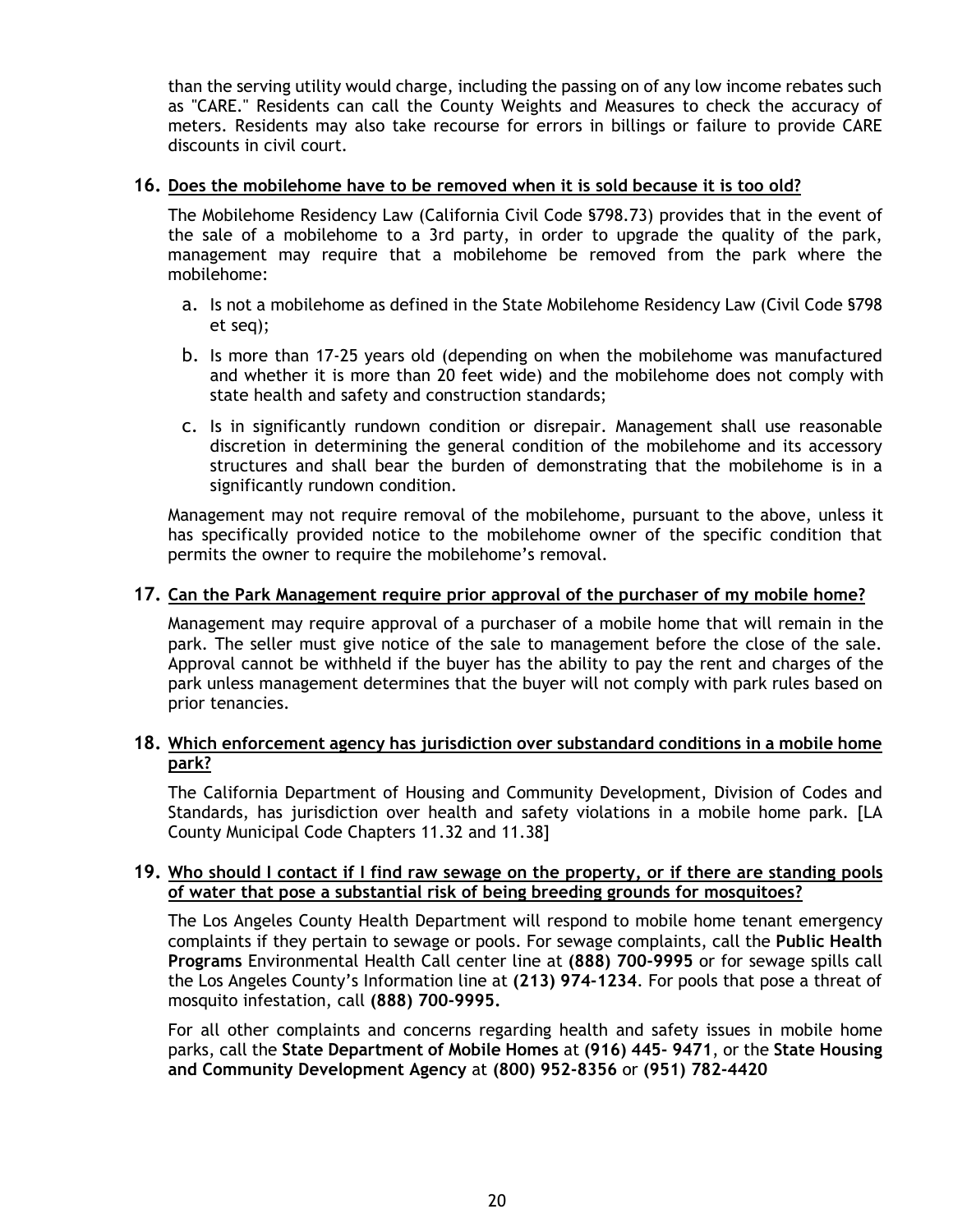# **GOVERNMENT REFERRAL AND RESOURCE INFORMATION**

<span id="page-23-0"></span> Requests for HCIDLA information bulletins, complaint forms, or questions about possible violations of the RSO (e.g., illegal rent increase, illegal reduction of services, non-payment of relocation assistance fee, notice to quit based on false and deceptive grounds, and unit(s) not registered) can Monday through Friday, from 9:00 a.m. to 4:00 p.m. be directed to the **Rent Stabilization Information Hotline** at **(213) 275-3493** or **(866) 557-7368**,

- **Adjustment Section at (213) 928-9063. 1.** Questions regarding RSO capital improvement pass-through can be directed to the **Rent**
- 2. The HCIDLA Handyworker Program provides free minor repairs City of Los Angeles residents who are low and moderate income homeowners, are senior citizens 62 years and older, or physically provided to other low and moderate income homeowners. Eligible repairs are limited to work that does not require a City Building permit or formal inspection. The program provides up to disabled. Emergency repairs that directly affect the occupants' health and safety are also \$2,500 of free parts and labor to qualified homeowners. **The Handyworker Program** can be contacted at **(213) 808-8803.**
- 3. **The Dispute Resolution Program** offered by the Los Angeles City Attorney's Office is a free  mediation service for settling all types of civil disputes. Call the **Downtown Office at (213) 978-1880** or e-mail: [mediate@lacity.org](mailto:mediate@lacity.org) for information and assistance.
- **4.** The City of Los Angeles Office of Finance, Tax and Permit Division offers a Utility User's Tax Exemption/Electric and Water Lifeline Rate to persons who are age 62 and over, or to persons annually, not including social security. You can obtain the proper forms from your mobilehome park manager. For questions or forms, call the **Office of Finance's Tax Exemption Unit** at **(213) 978-3050.** For specific questions regarding the Lifeline Rate, call the **Department of Water and Power (DWP) at (800) 342-5397.**  who are permanently disabled and whose total household income does not exceed \$32,600
- 5. To obtain a free copy of the California Mobilehome Residency Law (MRL) or if you have questions about this law, contact the California Department of Housing and Community Development (HCD). This office also answers questions and handles complaints about non-emergency health  **The HCD Ombudsman Office** can be reached by email at [transfer@hcd.ca.gov](mailto:transfer@hcd.ca.gov). More information is available on the HCD website at **[http://www.hcd.ca.gov](http:http://www.hcd.ca.gov).**  and safety problems within a mobilehome park and mobilehome sale warranty issues as well.
- 6. You can also access the California Mobilehome Residency Law (MRL) at the **Official California Legislative Information** website at **[www.leginfo.legislature.ca.gov](http:www.leginfo.legislature.ca.gov)**. Click on the California Law button, then click on the Civil Code box, and search by keyword 798 (which stands for Section 798 of the California Civil Code or the beginning of the MRL).
- **7.** Questions about emergency health and safety problems or permits and inspections within a mobilehome park can be directed to the **HCD office in Riverside at (951) 782-4420**.  **Ombudsman Office at (800) 952-5275.**  Complaints regarding emergency health and safety problems should be referred to **the HCD**
- 8. Questions about the registration or titling of a mobilehome can be directed to **HCD Registration [http://www.hcd.ca.gov](http:http://www.hcd.ca.gov)**. Local HCD offices that handle registration and titling of mobilehomes **and Titling at (800) 952-8356.** Forms can be obtained on the HCD website at through the mail or in person are as follows:

 **Riverside at (951) 782-4431**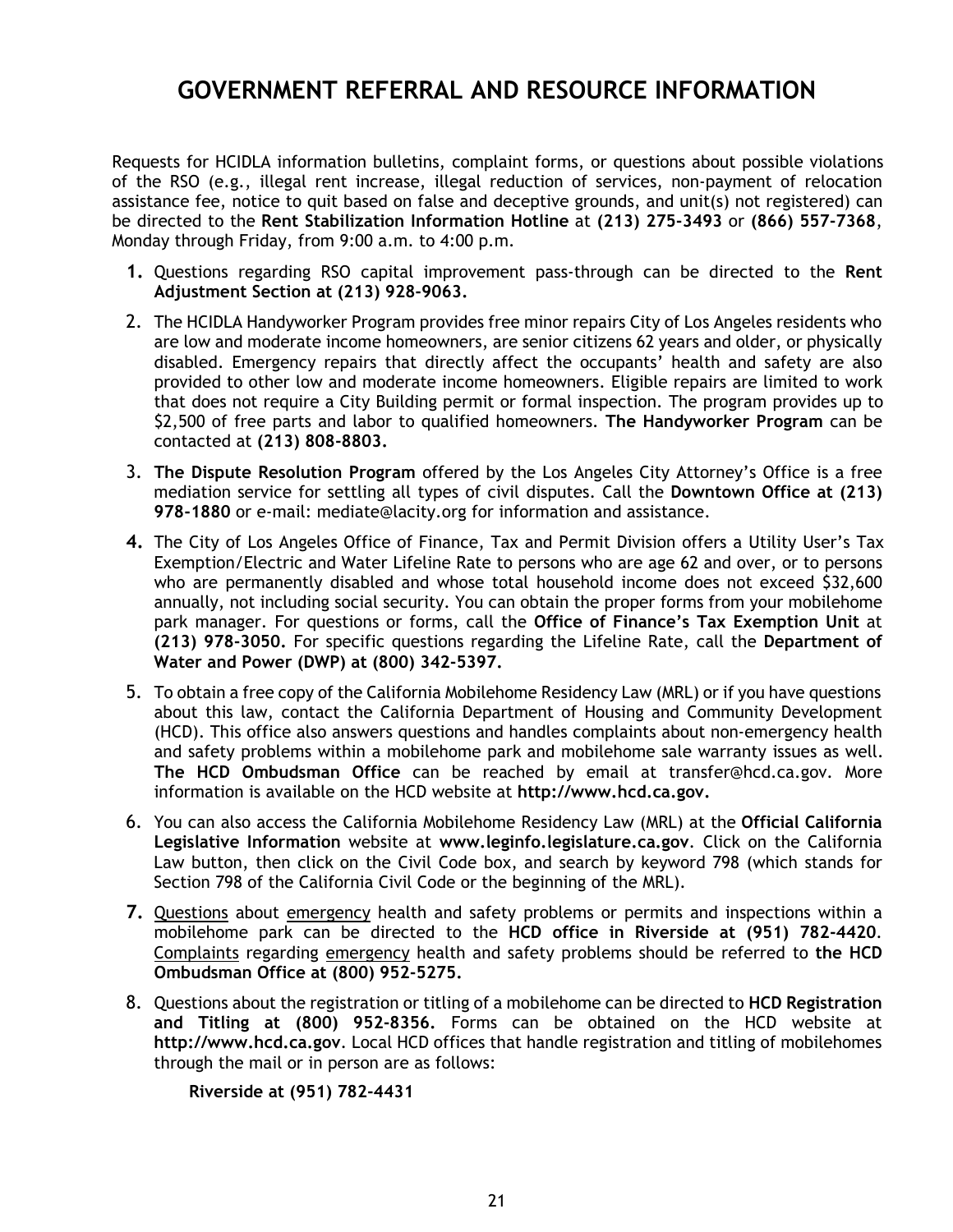- 9. Information regarding discrimination in housing can be obtained by calling the **Housing Unit** of the **California Department of Fair Employment and Housing at (800) 884-1684** or by accessing its website at **[www.dfeh.ca.gov](http:www.dfeh.ca.gov)**.
- to check the accuracy of utility meters and meter billing in sub metered parks. It determines whether correct utility rates are being used to bill tenants. 10.Utilities: The Los Angeles County Agriculture Commissioner Weights and Measures is authorized

 According to the Public Utilities Commission (PUC) Code, utility rates should be posted in a public viewing location in the Mobilehome Park and should be the same rates charged to the park owner by the utility company.

 **The Los Angeles County Agriculture Commissioner Weights and Measures Complaint Department can be reached at (800) 665-2900**, Monday through Thursday, from 7:00 a.m. to 5:30 p.m.

- 11.Utility discount programs: gas, electricity and water utility companies have discount programs available for low income seniors, permanently disabled persons, and non-senior low income manager. For further questions, call the specific utility company. persons. Application forms for these discounts can be obtained from your mobilehome park
- **12. California Public Utilities Commission Consumers Affairs (CPUC) can be reached at (800) 649-7570.**

 Regarding a safety problem with gas, call the **utility company** or the **CPUC Safety Branch at (800) 755-1447.**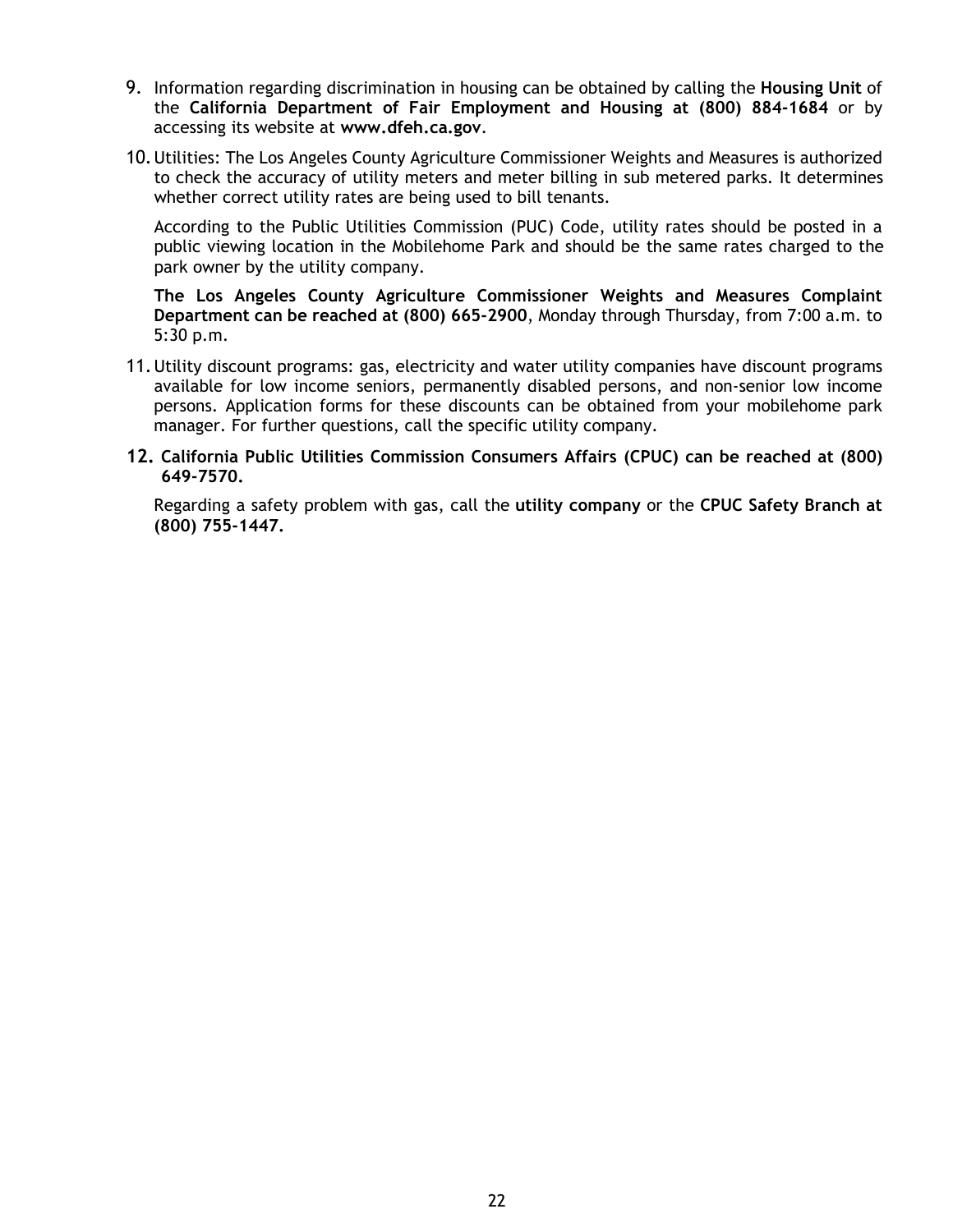# **ADVOCACY ORGANIZATIONS FOR MOBILEHOME OWNERS**

<span id="page-25-0"></span> The Golden State Manufactured-Home Owners League, Inc. (GSMOL) is an organization that provides information and legislative education for its members. The membership fee is \$25 per year and includes a monthly publication and voting rights (for an additional \$10, a spouse may be added and receive voting rights). GSMOL can be contacted at (800) 888-1727 or (714) 994-9528, Monday through Friday, from 9:00a.m. to 4:00 p.m., or by writing to 6101 Ball Road #202, Cypress, CA 90630.

 The main goal of GSMOL is to promote legislation that protects the rights of mobilehome residents. GSMOL also provides its members with annual updated copies of the California Mobilehome Residency Law (MRL). For updates on legislative activity, call the GSMOL Hotline at (800) 888-1727, Monday [http://www.gsmol.org](http:http://www.gsmol.org) for information about the organization. through Friday, from 9:00a.m. to 4:00 p.m. You can also access GSMOL's website at

# **ADVOCACY ORGANIZATIONS FOR MOBILEHOME PARK OWNERS**

 Western Manufactured Housing Communities Association (WMA) is a nonprofit organization created in 1945 for the exclusive purpose of promoting and protecting the interests of owners, operators and developers of manufactured home communities. It is the largest statewide organization of its kind in the country. WMA offers its members trade publications, landlord/tenant forms, educational as at the local government level. You can also access WMA's website at **[http://www.wma.org](http:http://www.wma.org)** for information about the organization. You can contact **Jarryd Gonzales**, the WMA's Regional Representative, at (855) 338-1987 or via email at jarryd@good- [strategies.com.](mailto:jarryd@good-strategies.com) opportunities and representation before the California State Legislature, in Washington D.C., as well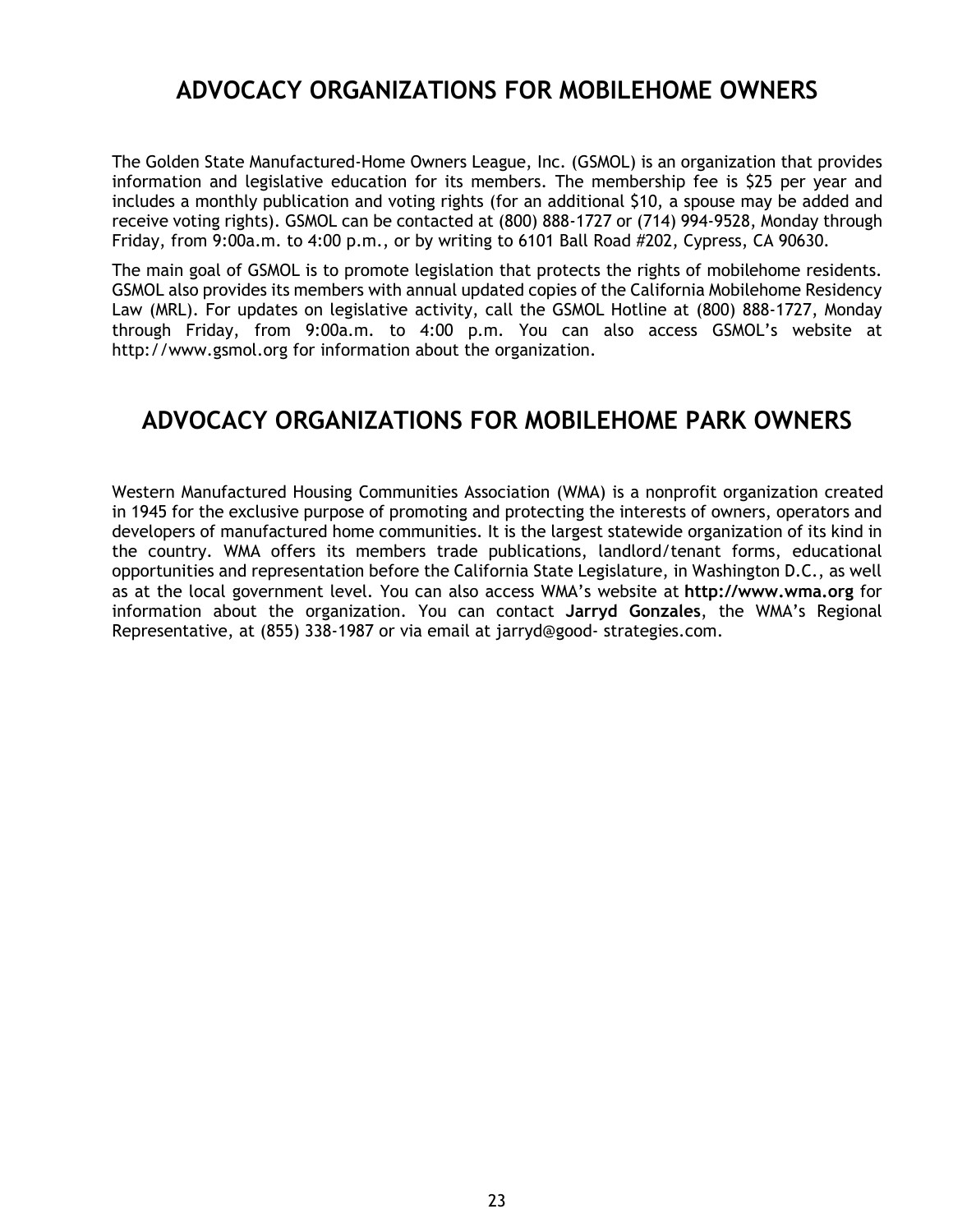# <span id="page-26-0"></span> **PILOT REFERRAL MECHANISM TO INVESTIGATE DIFFICULT MOBILEHOME PARK ISSUES**

 If there is an issue that does not come under the Rent Stabilization Ordinance that a mobilehome park resident or mobilehome park owner cannot resolve by consulting and using this Reference Guide, it may be possible to have a volunteer member of the RAC's Mobile Home Park Task Force (MHPTF) conduct an independent investigation of the matter. Please submit your request in writing to the following:

 Mobile Home Park Task Force (MHPTF) c/o Rent Adjustment Commission (RAC) Los Angeles Housing + Community Investment Department P.O. Box 17340 Los Angeles, CA 90017-0340

Or e-mail your request to the MHPTF at: **[HCIDLA.MHPTF@LACITY.ORG](mailto:HCIDLA.MHPTF@LACITY.ORG).** 

 Note that at this time, this is a pilot referral mechanism being explored as a means to resolve difficult mobilehome park problems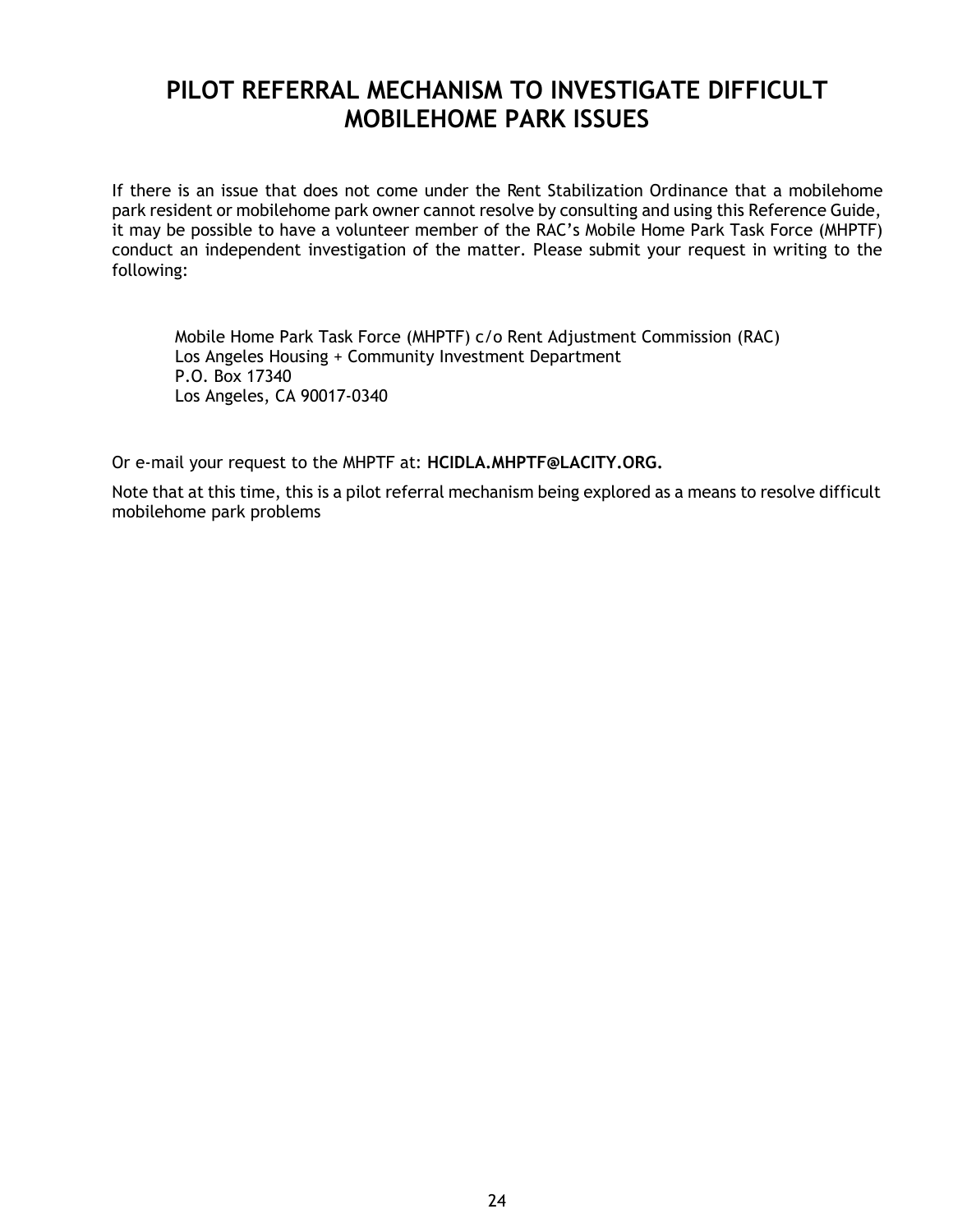# **APPENDICES**

<span id="page-27-0"></span>A. Listing of Mobile Home Parks Located Within the City of Los Angeles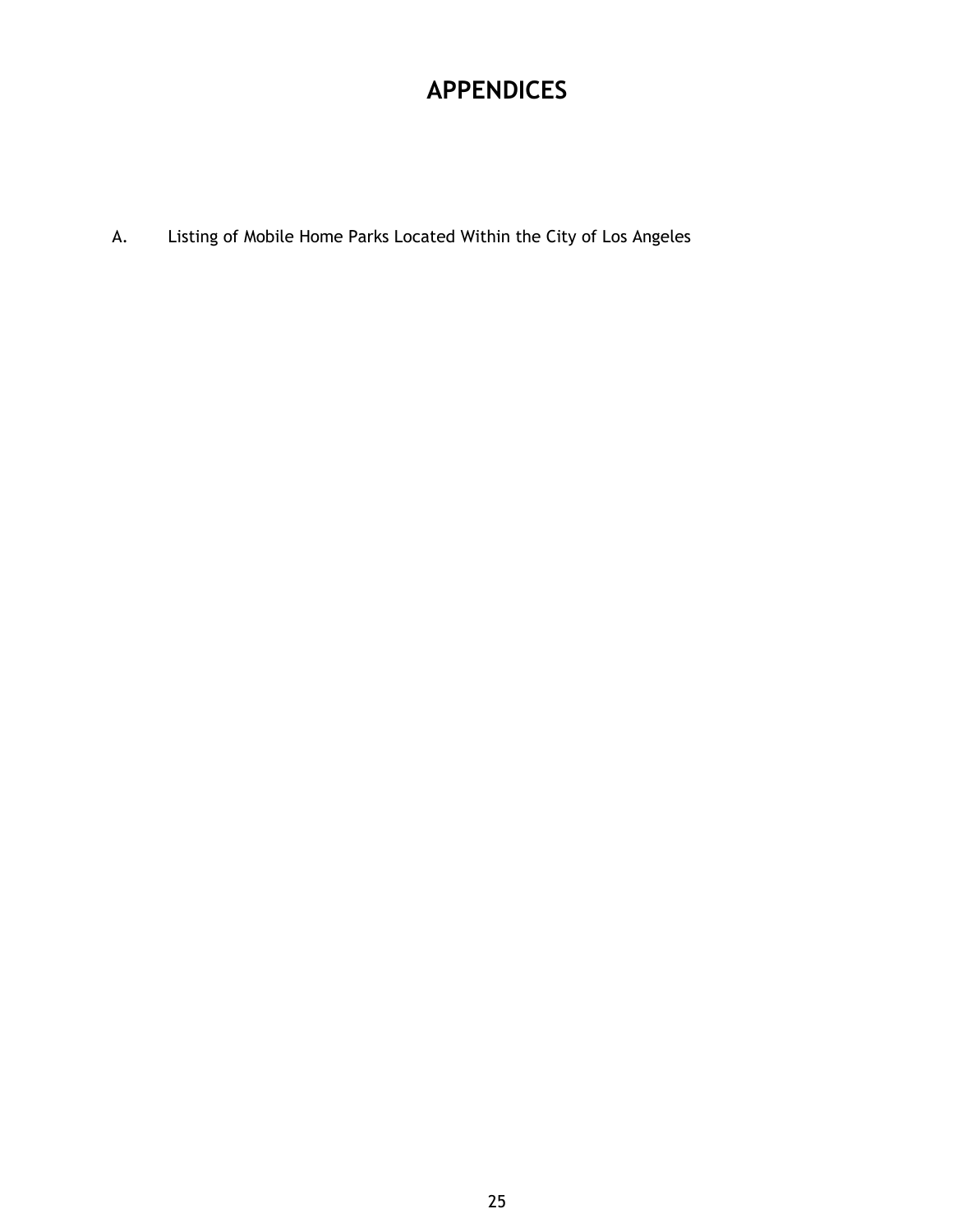|     | <b>Park Name</b>                                    | <b>Address</b>                                                                        | <b>CD</b>                        | <b>APN</b>                   | <b>Spaces</b> | <b>RSO</b> |
|-----|-----------------------------------------------------|---------------------------------------------------------------------------------------|----------------------------------|------------------------------|---------------|------------|
|     | 1 AAA TRAILER HOME ESTATES                          | 660 SAN FERNANDO RD LOS ANGELES 90065                                                 | $\mathbf{1}$                     | 5453-010-006                 | 27            | Yes        |
| 2   | ELM LANE TRAILER PARK                               | 7337 ETHEL AVE. NORTH HOLLYWOOD 91605                                                 | $\overline{2}$                   | 2327-001-056                 | 32            | Yes        |
|     | 3 MONTE VISTA MOBILE ESTATES                        | 8100 FOOTHILL BLVD. SUNLAND 91040                                                     | $\overline{2}$                   | 2559-001-026                 | 75            | Yes        |
| 4   | OAKDALE MOBILE-HOME PARK                            | 10799 SHERMAN GROVE AVE. SUNLAND 91040                                                | $\overline{2}$                   | 2555-001-007                 | 86            | Yes        |
| 5.  | SHERMAN GROVE M/H PARK                              | 10711 SHERMAN GROVE AVE, SUNLAND 91040                                                | $\overline{2}$                   | 2555-001-005                 | 77            | Yes        |
| 6   | SIERRA SPRINGS (VICABOB Trailer Village)            | 7560 WOODMAN PLACE, VAN NUYS 91405                                                    | $\overline{2}$                   | 2328-001-006                 | 135           | Yes        |
| 7   | <b>SUNLAND TRAILER PARK</b>                         | 10444 SHERMAN GROVE AVE. SUNLAND 91040                                                | $\mathbf{2}$                     | 2560-004-008                 | 52            | Yes        |
| 8   | RESEDA M/H PARK                                     | 6545 WILBUR AVE. RESEDA 91335                                                         | 3                                | 2128-003-017                 | 108           | Yes        |
| 9.  | BIRMINGHAM TRAILER VILLAGE                          | 7740 BALBOA BLVD. VAN NUYS 91406                                                      | 6                                | 2205-007-015                 | 187           | Yes        |
|     | 10 FASSLER TRAILER PARK                             | 11167 PENROSE ST. SUN VALLEY 91352                                                    | 6                                | 2408-023-002                 | 12            | Yes        |
|     | 11 FOOTHILL PALMS M/H PARK                          | 12001 FOOTHILL BL. LAKE VIEW TERRACE 91342                                            | 6                                | 2531-016-017                 | 94            | Yes        |
|     | 12 LAUREL CANYON MOBILE ESTATES                     | 9051 LAUREL CANYON BL. SUN VALLEY 91352                                               | 6                                | 2629-032-005                 | 60            | Yes        |
|     | 13 PARK ROYALE                                      | 7650 BALBOA BLVD. VAN NUYS 91406                                                      | 6                                | 2205-008-023                 | 145           | Yes        |
|     | 14 SHADY GROVE TRAILER PARK                         | 16811 SATICOY ST. VAN NUYS 91406                                                      | 6                                | 2205-008-008                 | 23            | Yes        |
|     | 15 SUN DOWN TRAILER PARK                            | 8391 SAN FERNANDO SUN VALLEY 91352                                                    | 6                                | 2632-002-001                 | 44            | Yes        |
|     | 16 VALENCIA TRAILER GROVE                           | 7800 BALOA BLVD. VAN NUYS 91406                                                       | 6                                | 2205-007-026                 | 63            | Yes        |
|     | 17 VALLEY VILLAGE M/H PARK                          | 8250 LANKERSHIM BL NO. HOLLYWOOD 91605                                                | 6                                | 2311-001-001                 | 196           | Yes        |
|     | 18 WOODLEY TRAILER LODGE                            | 7936 WOODLEY AVE. VAN NUYS 91406                                                      | 6                                | 2206-006-003                 | 26            | Yes        |
|     | 19 BERMUDA M/H COMMUNITY                            | 10812 LANGDON AVE MISSION HILLS 91342                                                 | $\overline{7}$                   | 2664-015-032                 | 194           | Yes        |
|     | 20 BLUE STAR PARK, INC *                            | 12401 FILMORE ST. SYLMAR 91342                                                        | $\overline{7}$                   | 2526-023-049                 | 30            | Yes        |
|     | 21 GLENOAKS MOBILE MANOR                            | 10471 GLENOAKS BLVD. PACOIMA 91331                                                    | $\overline{7}$                   | 2537-001-025                 | 70            | Yes        |
|     | 22 GOLDEN TRIANGLE                                  | 10811 COLUMBUS AVE. MISSION HILLS 91345                                               | $\overline{7}$                   | 2615-001-006                 | 29            | Yes        |
|     | 23 LOS OLIVOS M/H PARK                              | 15831 OLDEN ST. SYLMAR 91342                                                          | $\overline{7}$                   | 2603-015-028                 | 81            | Yes        |
|     | 24 LUMARK TRAILER PARK                              | 12301 SAN FERNANDO ROAD SYLMAR 91342                                                  | $\overline{7}$                   | 2611-008-008                 | 105           | Yes        |
|     | 25 MISSION MOBILE MANOR                             | 15300 BRAND BLVD. MISSION HILLS 91345                                                 | $\overline{7}$                   | 2615-001-001                 | 95            | Yes        |
|     | 26 MONTEREY MANOR                                   | 10900 SEPULVEDA BL. MISSION HILLS 91345                                               | $\overline{7}$                   | 2615-001-003                 | 71            | Yes        |
|     | 27 OAKRIDGE MOBILE HOME PARK                        | 15455 GLENOAKS BL. SYLMAR 91342 (2009 Fire)                                           | $\overline{7}$                   | 2582-002-017                 | 600           | Yes        |
|     | 28 RANCHO HERMOSA                                   | 16079 YARNELL ST. SYLMAR 91342                                                        | $\overline{7}$                   | 2603-009-014                 | 93            | Yes        |
|     | <b>SANTIAGO ESTATES</b>                             | 13691 GAVINA AVE, SYLMAR 91342                                                        | $7\overline{ }$                  | 2580-017-007                 | 303           | <b>No</b>  |
|     | 30 SHADOW HILLS MOBILE HOME PARK<br>31 SHELTER ISLE | 12600 VAN NUYS BLVD. PACOIMA 91331<br>10965 GLENOAKS BLVD, PACOIMA 91331              | $\overline{7}$<br>$\overline{7}$ | 2532-008-008<br>2536-013-007 | 96<br>260     | Yes<br>Yes |
|     | 32 SYLMAR MANOR                                     | 13120 BRADLEY AVE. SYLMAR 91342                                                       | $\overline{7}$                   | 2501-008-051                 | 66            | Yes        |
|     | 33 TAHITIAN MOBILE-HOME PARK                        | 15445 COBALT AVE. SYLMAR 91342                                                        | $\overline{7}$                   | 2501-005-008                 |               | Yes        |
|     | 34 WARD'S MOBILE HOME PARK                          | 12245 SAN FERNANDO ROAD SYLMAR 91342                                                  | $\overline{7}$                   | 2611-008-020                 | 236<br>39     | Yes        |
|     | 35 PALISADES TRAILER BOWL                           |                                                                                       | 11                               | 4414-021-025                 | 173           | Yes        |
|     |                                                     | 16321 PACIFIC COAST HWY PACIFIC PALISADES 90272                                       |                                  |                              | 158           |            |
|     | 36 TAHITIAN TERRACE<br>37 CANOGA MOBILE ESTATES     | 16001 PACIFIC COAST HWY PACIFIC PALISADES 90272<br>8811 CANOGA AVE. CANOGA PARK 91304 | 11<br>12                         | 4414-021-024<br>2779-019-025 | 199           | Yes<br>Yes |
|     |                                                     |                                                                                       |                                  | 2601-004-009                 |               |            |
|     | 38 CASCADE MOBILE VILLA                             | 14748 SAN FERNANDO ROAD SYLMAR 91342                                                  | 12                               | (previous -008)              | 5             | Yes        |
|     | 39 CHATSWORTH M/H PARK                              | 21500 LASSEN ST. CHATSWORTH 91311                                                     | 12                               | 2746-005-006                 | 198           | Yes        |
| 40. | ETON MOBILEHOME PARK                                | 8901 ETON AVE. CANOGA PARK 91304                                                      | 12                               | 2779-017-020                 | 111           | Yes        |
| 41  | <b>INDIAN HILLS VILLAGE</b>                         | 11401 TOPANGA CYN BL CHATSWORTH 91311                                                 | 12                               | 2723-021-084                 | 138           | Yes        |
|     | 42 KONA KAI                                         | 8800 ETON AVE. CANOGA PARK 91304                                                      | 12 <sup>°</sup>                  | 2779-016-015                 | 116           | Yes        |
|     | 43 NORTHRIDGE MOBILE-HOME PARK                      | 19120 NORDHOFF ST. NORTHRIDGE 91324                                                   | 12                               | 2784-001-136                 | 168           | Yes        |
|     | 44 RIVIERA MOBILE ESTATES                           | 8801 ETON AVE. CANOGA PARK 91304                                                      | $12 \overline{ }$                | 2779-016-009                 | 151           | Yes        |
|     | 45 SUNBURST MOBILE-HOME PARK                        | 21001 PLUMMER ST. CHATSWORTH 91311                                                    | 12                               | 2746-007-003                 | 118           | Yes        |
|     | 46 VALLE VERDE COURTYARD                            | 20652 LASSEN ST. CHATSWORTH 91311                                                     | 12                               | 2748-004-025                 | 185           | Yes        |
|     | 47 EAGLE ROCK SPRINGS TRAILER                       | 5051 ARGUS DRIVE EAGLE ROCK 90041                                                     | 14                               | 5686-009-004                 | 31            | Yes        |
|     | 48 MONTEREY TRAILER PARK                            | 6411 MONTEREY ROAD LOS ANGELES 90042                                                  | 14                               | 5312-003-029                 | 22            | Yes        |
|     | 49 A-1 TRAILER PARK                                 | 1280 PACIFIC COAST HWY HARBOR CITY 90710                                              | 15                               | 7411-019-016                 | 91            | Yes        |
|     | 50 ARROW TRAILER PARK                               | 1523 WEST 259TH ST. HARBOR CITY 90710                                                 | 15                               | 7411-007-047                 | 15            | Yes        |
| 51  | EL RANCHO VERDE                                     | 1501 PALOS VERDES DR HARBOR CITY 90710                                                | 15                               | 7411-015-028                 | 131           | Yes        |
|     | 52 HARBOR CITY M/H PARK                             | 760 WEST LOMITA BL. HARBOR CITY 90710                                                 | 15                               | 7413-022-011                 | 192           | Yes        |
|     | 53 MERLES MANOR MOBILE PARK 2                       | 1000 N. FIGUEROA ST. WILMINGTON 90744                                                 | 15                               | 7416-004-017                 | 87            | Yes        |